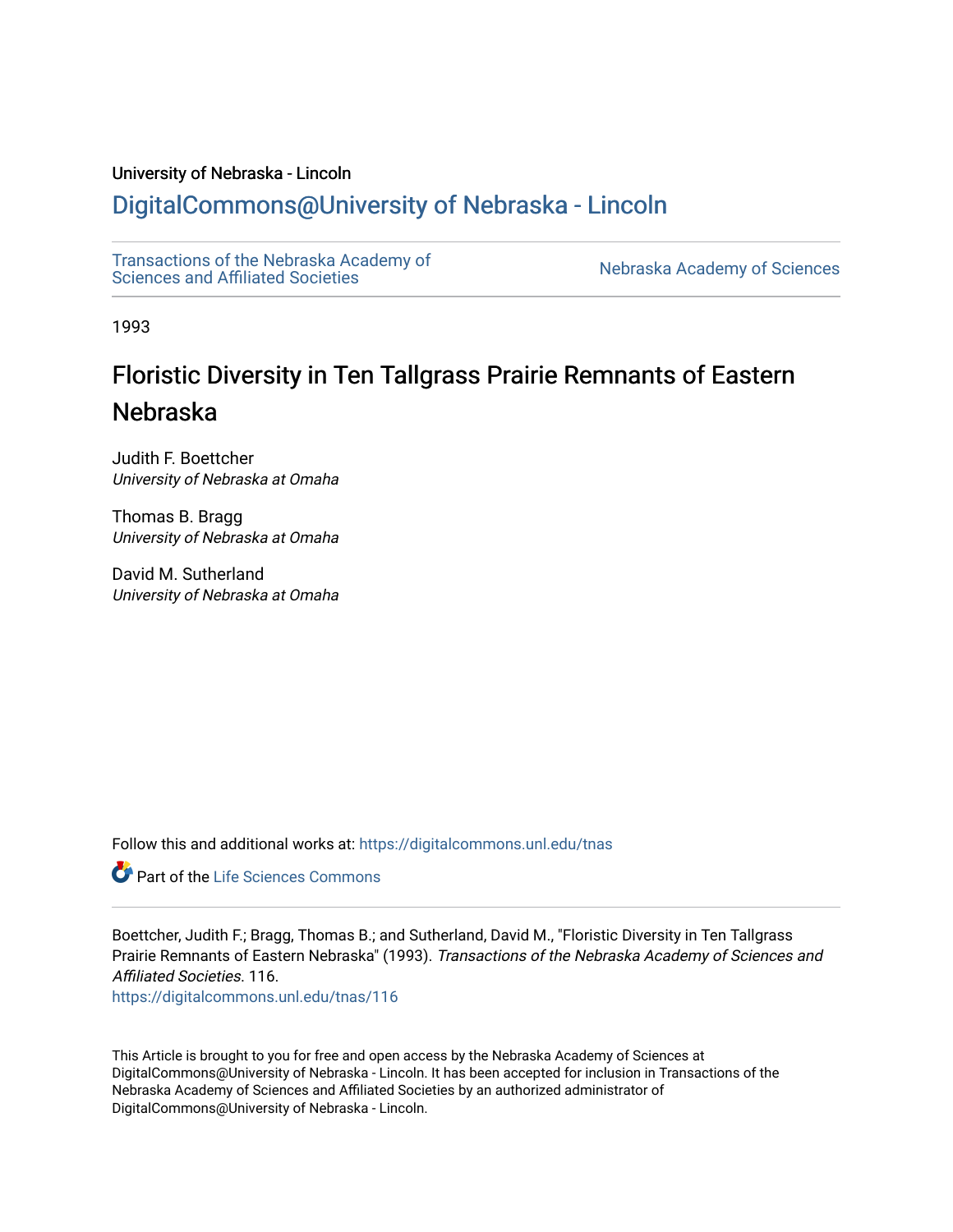# **FLORISTIC DIVERSITY IN TEN TALLGRASS PRAIRIE REMNANTS**

#### **OF EASTERN NEBRASKA**

#### **Judith F. Boettcher, Thomas B. Bragg,** and **David M.Sutherland**

Department of Biology University of Nebraska at Omaha Omaha, Nebraska 68182-0040

#### *ABSTRACT*

Ten eastern Nebraska tallgrass prairie remnants, varying in size from one to 18 ha, were studied or visited during the growing seasons from 1979 to 1993. A total of 217 prairie plant species were recorded. Big bluestem *(Andropogon gerardii),* little bluestem *(Andropogon scoparius),* smooth brome *(Bromus inermis* subsp. *inermis),* New Jersey tea *(Ceanothus herbaceus* var. *pubescens),* false sunflower *(Heliopsis helianthoides* var. *scabra),* Kentucky bluegrass *(Poa pratensis),* and porcupine-grass *(Stipa spartea)* were prevalent in all the prairies although the specific floristic composition has been reported to vary depending on past management, topography, season of evaluation, and prairie size. Of the total species recorded,  $13.8\%$  (30 of 217) were non-native with Kentucky bluegrass (average frequency = 99%), Japanese brome *(Bromus japonicus)* (32%), smooth brome (30%), and red clover *(Trifolium pratense)* (27%) the most frequent. This study provides baseline information against which future studies can be compared.

t t t

Prior to European settlement of eastern Nebraska in the mid-1800s, the region consisted primarily of true or tallgrass prairie (Weaver, 1965). Big and little bluestem *<Andropogon gerardii* Vitm. and *A. scoparius*  Michx.) dominated the community, together constituting more that 75% of the vegetation (Weaver 1965). Lowlands were predominately big bluestem (80-90%) with smaller amounts of indiangrass *(Sorghastrum nutans* (L.) Nash), little bluestem, and switchgrass *(Panicum virgatum* L.). In the wettest lowlands, reed canary grass *(Phalaris arundinacea* L.) and prairie cordgrass *(Spartina pectinata* Link) were also important species. Upland, more xeric prairies, were dominated by little bluestem with varying amounts of junegrass *(Koeleria pyramidata* (Lam.) Beauv.), porcupine-grass *(Stipa spartea* Trin.), rough dropseed *(Sporobolus asper* (Michx.) Kunth), side-oats grama *(Bouteloua curtipendula* (Michx.) Torr.). On lower and

middle slopes, the bluestems intermingled in about equal amounts. Although believed to be non-native (Cronquist et a1. 1977), Kentucky bluegrass *(Poa pratensis* L.) was frequent in upland and lowland prairies. The spread of this species is attributed to its introduction by European settlers and the suppression of naturally caused prairie fires which are destructive to it (Weaver, 1965). Notable is the absence of smooth brome *(Bromus inermis* Leyss. subsp. *inermis)* from Weaver's observations.

Since European settlement, however, much of the tallgrass prairie in eastern Nebraska has been reduced to scattered remnants, primarily as a consequence of extensive cultivation and development. The fragmentation and reduction in size of the tallgrass prairie ecosystem has resulted in a loss of critical habitat for many organisms as well as a loss of some portion of the native gene pool (Wagner, 1975). Weaver (1965), for example, recorded up to 250 species of prairie plants in lowlands and 200 in uplands. Boettcher and Bragg (1989), however, recorded only 153 species in upland prairie remnants in Douglas and Sarpy counties of eastern Nebraska, although their sites were not those evaluated by Weaver.

The objective of this paper is to indicate the species present in eastern-Nebraska prairie remnants circa 1979-1993. This information will provide a baseline data set, for a relatively narrowly defined region, to which future evaluations can be compared. Among other purposes, such comparisons will allow us to assess the effectiveness of management of native prairie remnants, particularly those intended to be managed to maintain the natural diversity of the tallgrass prairie ecosystem.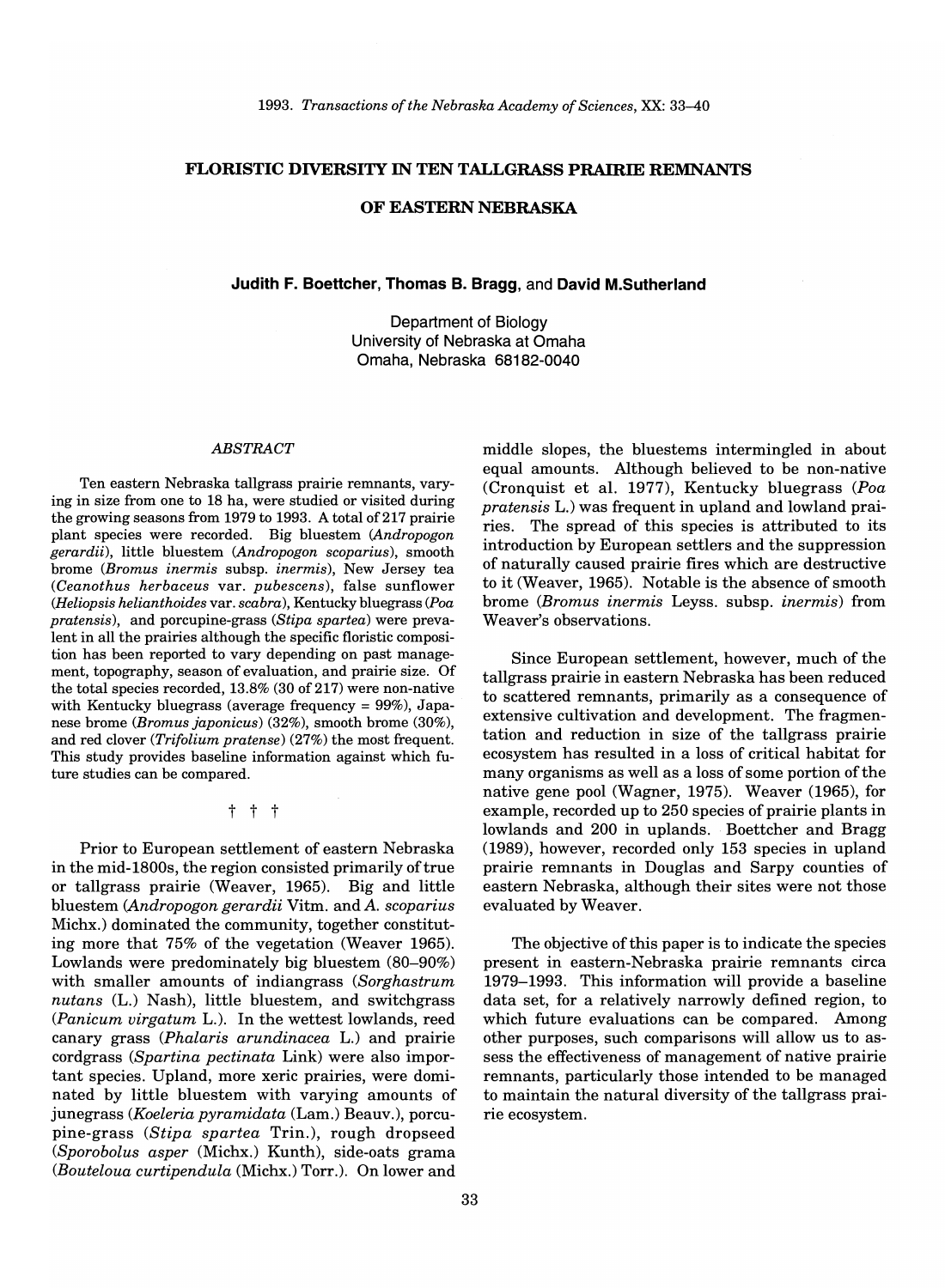#### **METHODS**

#### **Study sites**

The principal study on which this paper is based was conducted in 1979 (Boettcher, 1981). A survey of east-central Nebraska counties resulted in the selection of ten sites, nine in Douglas and one in Sarpy County (Table I). All prairies evaluated had a history of mowing, although the frequency of mowing varied from one to six or more times per growing season. Prairie size varied from one to 18 ha. Soils on all sites were deep, nearly level to steeply-sloping, silty loams or silty clay loams formed on loess (Boettcher, 1981; Bartlett, 1975).

#### **Vegetation Records**

Boettcher (1981) conducted both a floristic survey and a quantitative evaluation of species composition at each of the ten study sites. The floristic survey involved recording all species observed at each site. Procedures for the quantitative evaluation are detailed in Boettcher and Bragg (1989) but generally involved the

use of ten circular,  $1-m^2$  microplots systematically arranged along one 10-m transect, situated along each principal topographic location at each of ten prairie sites. A total of 21 such locations, referred to in this paper as "study areas," were evaluated by recording the canopy cover of each species (Daubenmire, 1959). Topographic locations included north-facing, south-facing, east-facing, and west-facing slopes as well as nearly level uplands or hilltops. Sampling was conducted three times during 1979; (1) May 30-June 6, (2) June 20-27, (3) July 30-August 13. Some sites were also evaluated a fourth time, September 22-30, depending on the time of mowing.

Other species were added to Boettcher's (1981) site listings based on (1) a survey of specimens from the University of Nebraska at Omaha herbarium, (2) subsequent research at the study sites, and (3) visits to the ten study sites made after 1979. Plant identifications were verified at the University of Nebraska at Omaha Herbarium (OMA). Common and scientific nomenclature follows the Great Plains Flora Association (1986).

Table I. Study site characteristics.  $N =$  north-facing slope,  $S =$  south-facing slope,  $E =$  east-facing slope,  $W =$  westfacing slope, H = hilltop, U = upland. Evaluations:  $1 =$  May 30-June 6,  $2 =$  June 20-27,  $3 =$  July 30-August 13, 4  $=$  September 22–30. Mowed frequently  $= 6$  or more times per year.

| <b>Site</b><br>No. | <b>Prairie name<sup>1</sup></b> Location |                                                                                                                                         | <b>Size</b><br>(ha) | <b>Management</b>       | Topographic<br>locations<br>evaluated | Evalu-<br>ation<br>dates |
|--------------------|------------------------------------------|-----------------------------------------------------------------------------------------------------------------------------------------|---------------------|-------------------------|---------------------------------------|--------------------------|
| $\mathbf{1}$       | Stolley                                  | NW <sup>1</sup> / <sub>4</sub> , Sec. 15, T15N, R11E,<br>Douglas Co. Nebraska                                                           | 8.5                 | Mowed in<br>July        | N, S, E                               | 1, 2, 3                  |
| $\boldsymbol{2}$   | Bates-3                                  | SE1/4, SE1/4, Sec. 20, T16N,<br>R12E, Douglas Co.                                                                                       | $1.2\,$             | Mowed in<br>August      | N                                     | 1, 2, 3                  |
| 3                  | Bates-17                                 | N <sup>1</sup> / <sub>2</sub> , NE <sup>1</sup> / <sub>4</sub> , Sec. 20, T16N,<br>R12E, Douglas Co.                                    | 6.9                 | Mowed in<br>August      | N, S, H                               | 1, 2, 3                  |
| 4                  | Hwy-36                                   | NE <sup>1</sup> / <sub>4</sub> , NE <sup>1</sup> / <sub>4</sub> , SW <sup>1</sup> / <sub>4</sub> , Sec. 14,<br>T16N, R12E, Douglas Co.  | 2.0                 | Mowed in<br>August      | N, S, H                               | 1, 2, 3                  |
| 5                  | Radar                                    | NE <sup>1</sup> / <sub>4</sub> , NE <sup>1</sup> / <sub>4</sub> , NW <sup>1</sup> / <sub>4</sub> , Sec. 14,<br>T16N, R 12E, Douglas Co. | 2.0                 | Mowed<br>frequently     | N, S                                  | 1, 2, 3, 4               |
| 6                  | Jensen/King                              | SE <sup>1</sup> / <sub>4</sub> , SW <sup>1</sup> / <sub>4</sub> , Sec. 12, T16N,<br>R12E, Douglas Co.                                   | 2.4                 | Mowed in<br>June        | S, H                                  | 1, 2, 3, 4               |
| $\mathbf 7$        | Long                                     | NE <sup>1</sup> / <sub>4</sub> , NW <sup>1</sup> / <sub>4</sub> , Sec. 19, T16N,<br>R13E, Douglas Co.                                   | 4.9                 | Mowed in<br>July        | S                                     | 1, 2, 3, 4               |
| 8                  | Millard                                  | SW1/4, SE1/4, Sec.14, T15N,<br>R11E, Douglas Co.                                                                                        | 2.0                 | Mowed<br>frequently     | $\mathbf U$                           | 1, 2, 3, 4               |
| 9                  | Hover                                    | NW <sup>1</sup> / <sub>4</sub> , NE <sup>1</sup> / <sub>4</sub> , Sec. 28, T14N,<br>R <sub>13</sub> E, Sarpy Co.                        | 4.9                 | Mowed in<br>August      | W                                     | 1, 2, 3                  |
| 10                 | <b>Bauermeister</b>                      | NE <sup>1</sup> / <sub>4</sub> , W <sup>1</sup> / <sub>2</sub> , Sec. 3, T14N,<br>R11E, Douglas Co.                                     | 18.2                | Mowed in<br>late August | N, E, W, H                            | 1, 2, 3, 4               |

I For convenience, names were assigned based on ownership or location.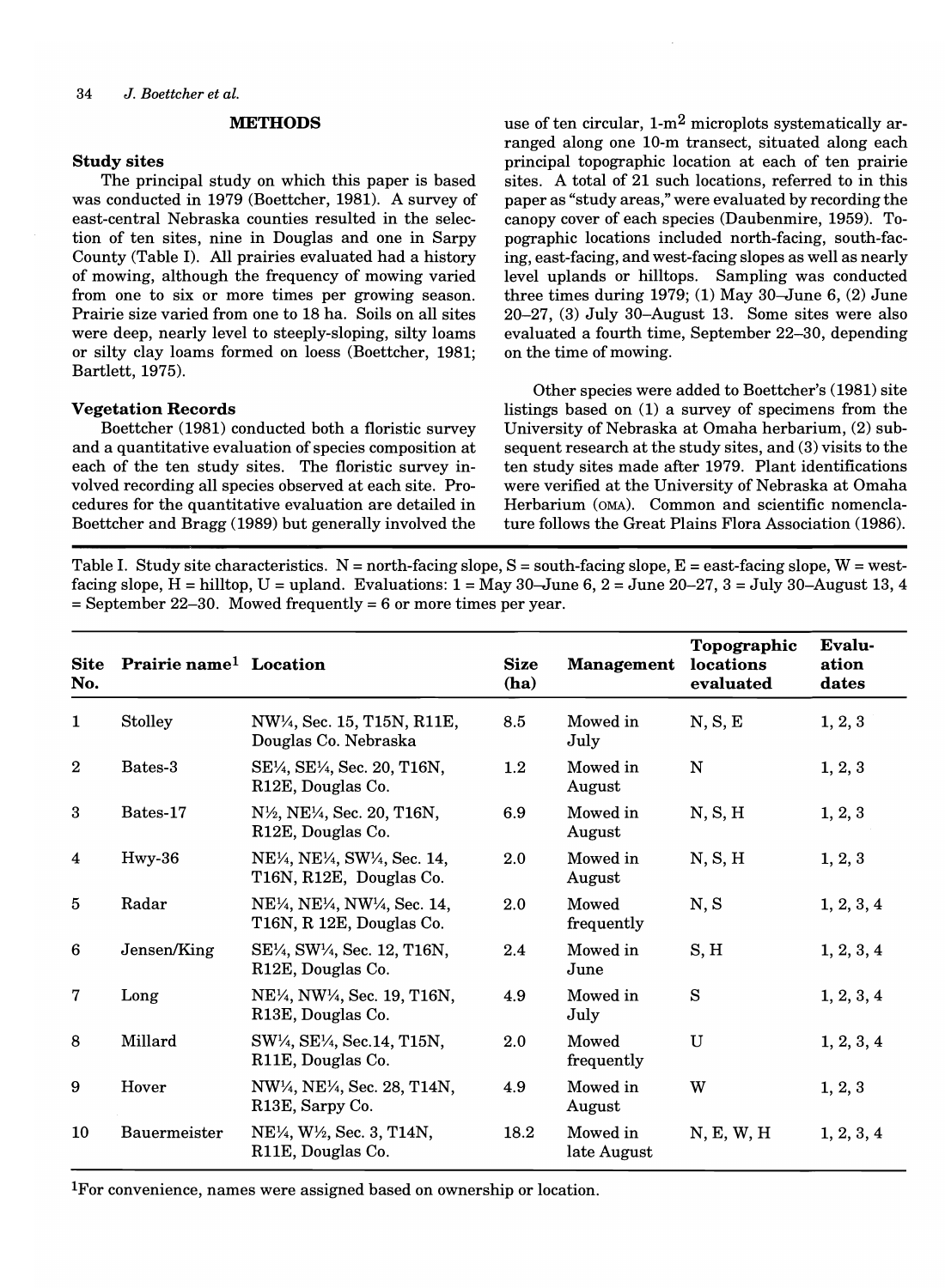#### **RESULTS AND DISCUSSION**

For the ten study sites, a total of 153 species were recorded by Boettcher (1981) of which 96 were found within study plots and quantitatively evaluated (Tables II and III). An additional 64 species were subsequently added to Boettcher's species lists from Abbadi (1993), Bragg (1991), Hickey (1992), Hover (1979), Sambol (1981) as well as from reports and surveys by Tanya Bray and specimens contributed by Steven Lamphere and students from flora classes.

Boettcher and Bragg (1989), using canopy cover data from May-August evaluations, found eight species to be abundant in all study sites. Of these, big bluestem was the most prevalent. It occurred in all 21 study areas, with the highest canopy cover. It also averaged highest in canopy cover (47%) for combined data from all areas. Kentucky bluegrass, a common, non-native, cool-season grass, also occurred in all study areas although it dominated canopy cover in only two (average canopy cover  $= 29\%$ ). Porcupine-grass (average canopy cover  $= 16\%$ ), a native, cool-season grass, dominated canopy cover in five areas and was present at all sites except one in which smooth brome canopy cover was highest. Other species that were common to all sites included little bluestem  $(11\% \text{ cover})$ , false sunflower *(Heliopsis helianthoides* (L.) Sweet var. *scabra*  (Dun.) Fern.) (5% cover), and New Jersey Tea *(Ceanothus herbaceus* Raf. var. *pubescens* (T.& G.) Shinners) (9% cover), lead plant *(Amorpha canescens* Pursh) (10% cover) and white aster *(Aster ericoides* L.) (3%) although they were not dominants, as determined by either canopy cover or frequency.

Of the total number of species recorded, 13.8% (30 of 217) were non-native. Kentucky bluegrass (average frequency for all sites = 99%), Japanese brome *(Bromus japonicus* Thunb. ex Murr.) (32%), smooth brome (30%),

and red clover *(Trifolium pratense* L.) (27%) occurred most frequently in plots at all sites. Additional nonnative species with a frequency of more than 50%, but only this frequent in a few study areas, were yellow sweet clover *(Melilotus officinalis* (L.) Pall.), common dandelion *(Taraxacum officinale* Weber), goat's beard *(Tragopogon dubius* Scop.), yellow foxtail, *(Setaria glauca* (L.) Beauv.). Smooth brome, an aggressive, introduced cool-season grass, was found in all prairies, even dominating a frequently-mowed site. The ubiquitous occurrence of this species, or even its presence, was not observed in prairies ca. 1930-1959 (Weaver and Fitzpatrick, 1934; Weaver, 1954, 1965, 1968). The frequent occurrence of smooth brome in extant prairies is of particular concern since it indicates the aggressive movement of this undesirable European grass into native prairies where its effects on native plants and animals are not yet known. Field observations, for example, suggest that smooth brome causes a decline in the number and vigor of many native prairie plants. Extensive planting of smooth brome, particularly along highways and in pastures, may account for its rapid expansion since the 1950s.

During the 60 years since Weaver's first reports (Weaver, 1954, 1965, 1968; Weaver and Fitzpatrick, 1934), there appears to have been both a general decline in the total number of native species and an increase in introduced species. Kentucky bluegrass, smooth brome, Japanese brome, and red clover are all more common than previously indicated (Weaver and Fitzpatrick, 1934). A direct comparison with Weaver's studies, however, is not feasible because of the broad area covered in his reports, which often combined information from as many as six states (Weaver, 1968). Differences between the present and past prairies, however, are not unexpected since different management is likely to affect plant species composition in native prairies (Boettcher and Bragg, 1989).

Table II. Numbers oftaxa encountered in sampling plots (Boettcher, 1981) and total numbers of taxa known from the ten prairies studied. Locations of sites are given in Table I.

|                                  | <b>Study sites</b> |          |     |                  |      |      |      |      |      |     |              |  |
|----------------------------------|--------------------|----------|-----|------------------|------|------|------|------|------|-----|--------------|--|
|                                  | 1                  | $\bf{2}$ | 3   | $\boldsymbol{4}$ | 5    | 6    | 7    | 8    | 9    | 10  | All<br>sites |  |
| No. of taxa in plots             | 62                 | 47       | 63  | 62               | 34   | 56   | 44   | 50   | 36   | 69  | 96           |  |
| No. of taxa known                | 165                | 59       | 68  | 75               | 40   | 67   | 72   | 104  | 101  | 121 | 217          |  |
| No. of non-native taxa           | 20                 | 6        | 5   | 10               | 10   | 7    | 8    | 14   | 11   | 12  | 30           |  |
| Percentage of non-native<br>taxa | 12.1               | 10.2     | 7.4 | 13.3             | 25.0 | 10.4 | 11.1 | 13.5 | 10.9 | 9.9 | 13.8         |  |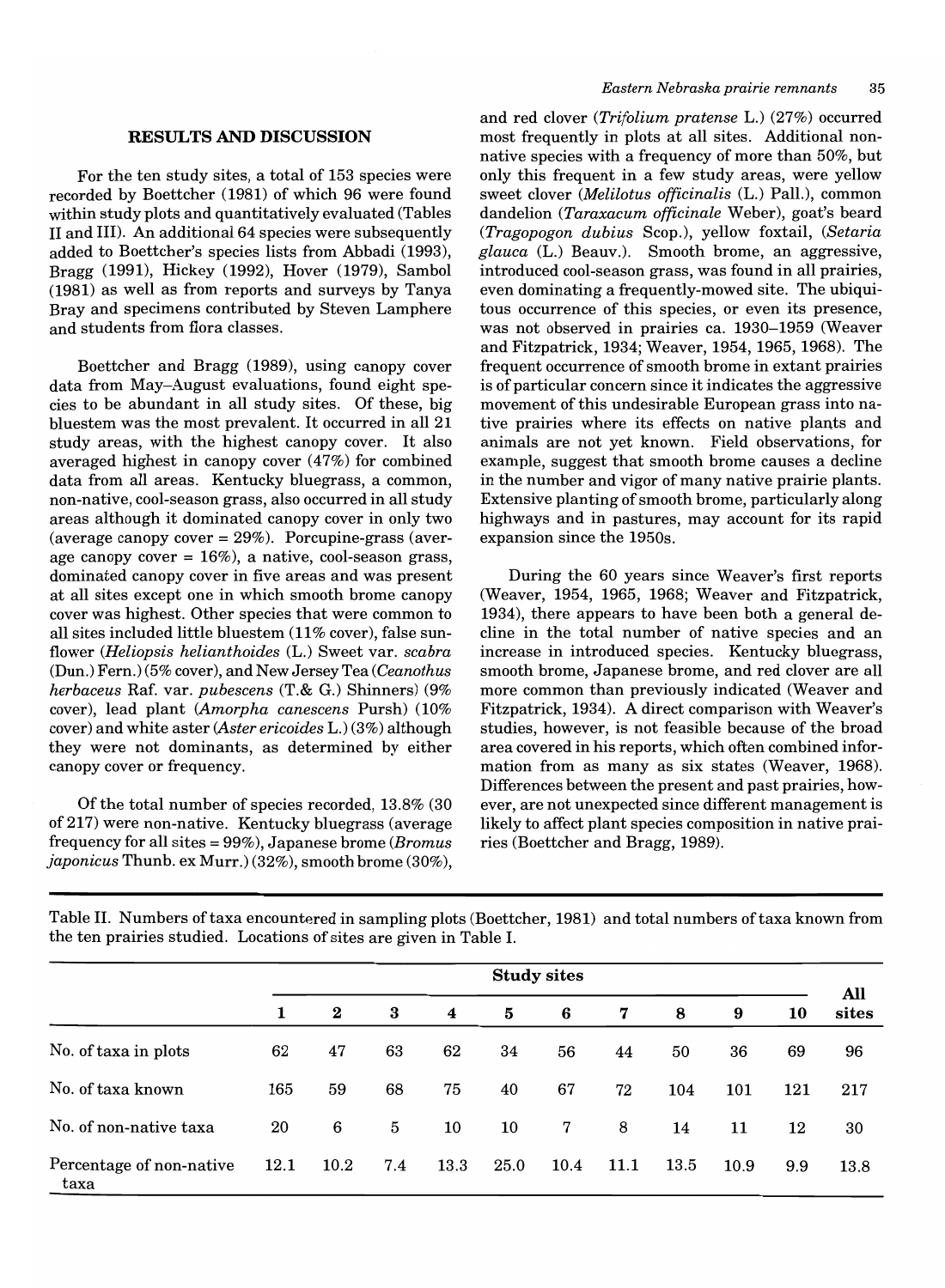#### *36* J. *Boettcher et al.*

Table III. Occurrence oftaxa at the 10 prairie locations included in this study. Site information is given in Table I. An 'x' in italics indicates that a specimen from this prairie is present in the herbarium of the Univeristy of Nebraska at Omaha (OMA). Underlining indicates that the taxon appeared in at least one of the sampling plots at that study site and was quantitatively evlauated by Boettcher (1981). An asterisk following the name indicates a non-native species. Nomenclature follows Great Plains Flora Association (1986).

| $\bf{3}$<br>${\bf 5}$<br>$\bf{6}$<br>7<br>$\bf 8$<br>Taxa<br>$\bf{2}$<br>$\boldsymbol{4}$<br>$\pmb{9}$<br>$\mathbf{1}$<br>Abutilon theophrasti*<br>x<br>Achillea millefolium<br>$\underline{\mathbf{x}}$<br>$\underline{\mathbf{X}}$<br>$\mathbf x$<br>$\underline{\mathbf{x}}$<br>$\underline{\mathbf{x}}$<br>$\underline{\mathbf{x}}$<br>$\mathbf x$<br>$\underline{\mathbf{x}}$<br>$\underline{\mathbf{x}}$<br>Agropyron intermedium*<br>$\pmb{\mathcal{X}}$<br>Agropyron smithii<br>x<br>Agrostis stolonifera*<br>$\mathbf x$<br>$\mathbf x$<br>Amaranthus retroflexus<br>$\mathbf x$<br>Ambrosia artemisiifolia<br>$\pmb{\mathcal{X}}$<br>$\mathbf x$<br>X<br>Ambrosia trifida<br>$\mathbf x$<br>Amorpha canescens<br>$\underline{x}$<br>$\underline{\mathbf{x}}$<br>$\underline{\mathbf{x}}$<br>$\underline{\mathbf{x}}$<br>$\underline{x}$<br>$\overline{\mathbf{x}}$<br>$\overline{\mathbf{x}}$<br>$\overline{\mathbf{x}}$<br>$\overline{\mathbf{x}}$<br>Andropogon gerardii<br>$\underline{\mathbf{x}}$<br>$\underline{\mathbf{x}}$<br>$\underline{\mathbf{X}}$<br>$\underline{x}$<br>$\underline{x}$<br>$\underline{\mathbf{x}}$<br>$\underline{\mathbf{x}}$<br>$\underline{\mathbf{x}}$<br>$\underline{\mathbf{x}}$<br>Andropogon scoparius<br>$\underline{\mathbf{x}}$<br>$\underline{\mathbf{x}}$<br>$\underline{\mathbf{X}}$<br>$\underline{\mathbf{x}}$<br>$\underline{\mathbf{x}}$<br>$\underline{\mathbf{x}}$<br>$\underline{\mathbf{x}}$<br>$\underline{\mathbf{x}}$<br>$\underline{x}$<br>Anemone canadensis<br>$\pmb{\mathcal{X}}$<br>Anemone cylindrica<br>$\underline{\mathbf{x}}$<br>$\underline{\mathbf{x}}$<br>$\underline{\mathbf{x}}$<br>$\underline{\mathbf{x}}$<br>$\mathbf{x}$<br>$\mathbf x$<br>X<br>$\underline{x}$<br>Antennaria neglecta<br>$\underline{\mathbf{x}}$<br>$\underline{\mathbf{x}}$<br>$\underline{\mathbf{X}}$<br>$\underline{\mathbf{x}}$<br>$\underline{\mathbf{x}}$<br>$\underline{\mathbf{x}}$<br>$\underline{\mathbf{X}}$<br>$\underline{\mathbf{X}}$<br>Apocynum cannabinum<br>$\pmb{\mathcal{X}}$<br>Artemisia ludoviciana<br>$\mathbf x$<br>$\pmb{\mathcal{X}}$<br>$\underline{\mathbf{x}}$<br>X<br>x<br>Asclepias amplexicaulis<br>$\underline{\mathbf{x}}$<br>$\mathbf x$<br>$\underline{\mathbf{x}}$<br>$\underline{x}$<br>$\underline{\mathbf{x}}$<br>$\underline{\mathbf{x}}$<br>Asclepias syriaca<br>$\underline{\mathbf{x}}$<br>$\mathbf x$<br>$\pmb{\mathcal{X}}$<br>$\underline{\mathbf{x}}$<br>$\underline{\mathbf{x}}$<br>$\underline{\mathbf{x}}$<br>Asclepias tuberosa<br>$\mathbf x$<br>$\mathbf x$<br>$\mathbf x$<br>x<br>Asclepias verticillata<br>$\underline{\mathbf{x}}$<br>$\underline{\mathbf{X}}$<br>$\underline{\mathbf{X}}$<br>$\underline{\mathbf{X}}$<br>$\underline{\mathbf{x}}$<br>$\underline{\mathbf{x}}$<br>$\underline{\mathbf{x}}$<br>$\underline{\mathbf{x}}$<br>$\underline{\mathbf{x}}$<br>Asclepias viridiflora<br>$\mathbf x$<br>Aster drummondii<br>$\pmb{\mathcal{X}}$<br>Aster ericoides<br>$\underline{\mathbf{x}}$<br>$\underline{\mathbf{x}}$<br>$\underline{\mathbf{x}}$<br>$\underline{\mathbf{x}}$<br>$\underline{\mathbf{x}}$<br>$\underline{\mathbf{x}}$<br>$\underline{\mathbf{x}}$<br>$\underline{\mathbf{x}}$<br>$\underline{x}$<br>Aster laevis<br>$\pmb{\mathcal{X}}$<br>$\pmb{\mathcal{X}}$<br>$\mathbf x$<br>$\mathbf x$<br>Aster oblongifolius<br>$\pmb{\mathcal{X}}$<br>$\pmb{\mathcal{X}}$<br>$\pmb{\mathcal{X}}$<br>x<br>Aster oolentangiensis<br>$\mathbf x$<br>x<br>$\mathbf x$<br>Aster pilosus<br>$\pmb{\mathcal{X}}$<br>Aster sagittifolius<br>$\mathbf x$<br>Aster sericeus<br>$\underline{\mathbf{x}}$<br>$\underline{\mathbf{X}}$<br>$\underline{\mathbf{x}}$<br>$\underline{\mathbf{x}}$<br>$\underline{\mathbf{x}}$<br>$\underline{\mathbf{x}}$<br>$\underline{\mathbf{x}}$<br>Aster simplex<br>$\mathbf x$<br>$\pmb{\mathcal{X}}$<br>Astragalus canadensis<br>$\mathbf x$<br>Astragalus crassicarpus<br>$\underline{\mathbf{X}}$<br>X<br>$\mathbf x$<br>x<br>$\underline{\mathbf{x}}$<br>Baptisia lactea<br>$\underline{x}$<br>Bouteloua curtipendula<br>$\underline{x}$<br>$\underline{\mathbf{x}}$<br>$\underline{\mathbf{X}}$<br>$\underline{\mathbf{x}}$<br>$\underline{\mathbf{x}}$<br>$\underline{\mathbf{x}}$<br>$\underline{\mathbf{x}}$<br>$\underline{x}$<br>$\underline{\mathbf{x}}$<br>Bouteloua hirsuta<br>$\mathbf x$<br>Bromus inermis*<br>$\underline{x}$<br>x<br>$\underline{\mathbf{x}}$<br>$\underline{\mathbf{x}}$<br>$\underline{\mathbf{X}}$<br>$\underline{\mathbf{x}}$<br>$\underline{\mathbf{X}}$<br>$\underline{\mathbf{x}}$<br>$\underline{\mathbf{x}}$<br>Bromus japonicus*<br>$\mathbf x$<br>$\underline{\mathbf{X}}$<br>$\mathbf x$<br>$\underline{\mathbf{x}}$<br>$\mathbf{x}$<br>$\underline{\mathbf{X}}$<br>$\mathbf x$<br>$\underline{\mathbf{x}}$<br>Bromus tectorum*<br>$\pmb{\mathcal{X}}$<br>Cacalia plantaginea<br>$\mathbf x$<br>$\mathbf x$<br>$\underline{\mathbf{x}}$<br>Callirhoe alcaeoides<br>$\mathbf X$<br>Calystegia sepium subsp. angulata<br>$\pmb{\mathcal{X}}$<br>Campanula americana<br>$\pmb{\mathcal{X}}$<br>Cannabis sativa*<br>$\mathbf x$<br>$\pmb{\mathcal{X}}$<br>$Carduus$ nutans*<br>$\mathbf X$<br>Carex bicknellii<br>$\pmb{\mathcal{X}}$<br>Carex brevior<br>$\underline{\mathbf{X}}$<br>$\underline{\mathbf{x}}$<br>$\underline{\mathbf{x}}$<br>$\underline{\mathbf{X}}$<br>$\underline{\mathbf{x}}$<br>$\underline{x}$<br>$\underline{\mathbf{X}}$<br>$\underline{\mathbf{x}}$<br>$\underline{\mathbf{x}}$<br>Carex gravida<br>$\pmb{\mathcal{X}}$ |                         | <b>Study Sites</b> |  |  |  |  |  |  |  |  |                                                      |  |  |  |  |
|-------------------------------------------------------------------------------------------------------------------------------------------------------------------------------------------------------------------------------------------------------------------------------------------------------------------------------------------------------------------------------------------------------------------------------------------------------------------------------------------------------------------------------------------------------------------------------------------------------------------------------------------------------------------------------------------------------------------------------------------------------------------------------------------------------------------------------------------------------------------------------------------------------------------------------------------------------------------------------------------------------------------------------------------------------------------------------------------------------------------------------------------------------------------------------------------------------------------------------------------------------------------------------------------------------------------------------------------------------------------------------------------------------------------------------------------------------------------------------------------------------------------------------------------------------------------------------------------------------------------------------------------------------------------------------------------------------------------------------------------------------------------------------------------------------------------------------------------------------------------------------------------------------------------------------------------------------------------------------------------------------------------------------------------------------------------------------------------------------------------------------------------------------------------------------------------------------------------------------------------------------------------------------------------------------------------------------------------------------------------------------------------------------------------------------------------------------------------------------------------------------------------------------------------------------------------------------------------------------------------------------------------------------------------------------------------------------------------------------------------------------------------------------------------------------------------------------------------------------------------------------------------------------------------------------------------------------------------------------------------------------------------------------------------------------------------------------------------------------------------------------------------------------------------------------------------------------------------------------------------------------------------------------------------------------------------------------------------------------------------------------------------------------------------------------------------------------------------------------------------------------------------------------------------------------------------------------------------------------------------------------------------------------------------------------------------------------------------------------------------------------------------------------------------------------------------------------------------------------------------------------------------------------------------------------------------------------------------------------------------------------------------------------------------------------------------------------------------------------------------------------------------------------------------------------------------------------------------------------------------------------------------------------------------------------------------------------------------------------------------------------------------------------------------------------------------------------------------------------------------------------------------------------------------------------------------------------------------------------------------------------------------------------------------------------------------------------------------------------------------------------------------------------------------------------------------------------------------------------------------------------------------------------------------------------------------------------------------------------------------------------------------------------------------------------------------------------------------------------------------------------------------------------------------------------------------------------------------------------------------------------------------------------------------------------------------------------------------------------------------------------------------------------------------------------------------------------------------------------------------------------------------------------------------------------|-------------------------|--------------------|--|--|--|--|--|--|--|--|------------------------------------------------------|--|--|--|--|
|                                                                                                                                                                                                                                                                                                                                                                                                                                                                                                                                                                                                                                                                                                                                                                                                                                                                                                                                                                                                                                                                                                                                                                                                                                                                                                                                                                                                                                                                                                                                                                                                                                                                                                                                                                                                                                                                                                                                                                                                                                                                                                                                                                                                                                                                                                                                                                                                                                                                                                                                                                                                                                                                                                                                                                                                                                                                                                                                                                                                                                                                                                                                                                                                                                                                                                                                                                                                                                                                                                                                                                                                                                                                                                                                                                                                                                                                                                                                                                                                                                                                                                                                                                                                                                                                                                                                                                                                                                                                                                                                                                                                                                                                                                                                                                                                                                                                                                                                                                                                                                                                                                                                                                                                                                                                                                                                                                                                                                                                                                                                                       |                         |                    |  |  |  |  |  |  |  |  | 10                                                   |  |  |  |  |
|                                                                                                                                                                                                                                                                                                                                                                                                                                                                                                                                                                                                                                                                                                                                                                                                                                                                                                                                                                                                                                                                                                                                                                                                                                                                                                                                                                                                                                                                                                                                                                                                                                                                                                                                                                                                                                                                                                                                                                                                                                                                                                                                                                                                                                                                                                                                                                                                                                                                                                                                                                                                                                                                                                                                                                                                                                                                                                                                                                                                                                                                                                                                                                                                                                                                                                                                                                                                                                                                                                                                                                                                                                                                                                                                                                                                                                                                                                                                                                                                                                                                                                                                                                                                                                                                                                                                                                                                                                                                                                                                                                                                                                                                                                                                                                                                                                                                                                                                                                                                                                                                                                                                                                                                                                                                                                                                                                                                                                                                                                                                                       |                         |                    |  |  |  |  |  |  |  |  | $\mathbf x$                                          |  |  |  |  |
|                                                                                                                                                                                                                                                                                                                                                                                                                                                                                                                                                                                                                                                                                                                                                                                                                                                                                                                                                                                                                                                                                                                                                                                                                                                                                                                                                                                                                                                                                                                                                                                                                                                                                                                                                                                                                                                                                                                                                                                                                                                                                                                                                                                                                                                                                                                                                                                                                                                                                                                                                                                                                                                                                                                                                                                                                                                                                                                                                                                                                                                                                                                                                                                                                                                                                                                                                                                                                                                                                                                                                                                                                                                                                                                                                                                                                                                                                                                                                                                                                                                                                                                                                                                                                                                                                                                                                                                                                                                                                                                                                                                                                                                                                                                                                                                                                                                                                                                                                                                                                                                                                                                                                                                                                                                                                                                                                                                                                                                                                                                                                       |                         |                    |  |  |  |  |  |  |  |  | $\underline{\mathbf{X}}$                             |  |  |  |  |
|                                                                                                                                                                                                                                                                                                                                                                                                                                                                                                                                                                                                                                                                                                                                                                                                                                                                                                                                                                                                                                                                                                                                                                                                                                                                                                                                                                                                                                                                                                                                                                                                                                                                                                                                                                                                                                                                                                                                                                                                                                                                                                                                                                                                                                                                                                                                                                                                                                                                                                                                                                                                                                                                                                                                                                                                                                                                                                                                                                                                                                                                                                                                                                                                                                                                                                                                                                                                                                                                                                                                                                                                                                                                                                                                                                                                                                                                                                                                                                                                                                                                                                                                                                                                                                                                                                                                                                                                                                                                                                                                                                                                                                                                                                                                                                                                                                                                                                                                                                                                                                                                                                                                                                                                                                                                                                                                                                                                                                                                                                                                                       |                         |                    |  |  |  |  |  |  |  |  |                                                      |  |  |  |  |
|                                                                                                                                                                                                                                                                                                                                                                                                                                                                                                                                                                                                                                                                                                                                                                                                                                                                                                                                                                                                                                                                                                                                                                                                                                                                                                                                                                                                                                                                                                                                                                                                                                                                                                                                                                                                                                                                                                                                                                                                                                                                                                                                                                                                                                                                                                                                                                                                                                                                                                                                                                                                                                                                                                                                                                                                                                                                                                                                                                                                                                                                                                                                                                                                                                                                                                                                                                                                                                                                                                                                                                                                                                                                                                                                                                                                                                                                                                                                                                                                                                                                                                                                                                                                                                                                                                                                                                                                                                                                                                                                                                                                                                                                                                                                                                                                                                                                                                                                                                                                                                                                                                                                                                                                                                                                                                                                                                                                                                                                                                                                                       |                         |                    |  |  |  |  |  |  |  |  |                                                      |  |  |  |  |
|                                                                                                                                                                                                                                                                                                                                                                                                                                                                                                                                                                                                                                                                                                                                                                                                                                                                                                                                                                                                                                                                                                                                                                                                                                                                                                                                                                                                                                                                                                                                                                                                                                                                                                                                                                                                                                                                                                                                                                                                                                                                                                                                                                                                                                                                                                                                                                                                                                                                                                                                                                                                                                                                                                                                                                                                                                                                                                                                                                                                                                                                                                                                                                                                                                                                                                                                                                                                                                                                                                                                                                                                                                                                                                                                                                                                                                                                                                                                                                                                                                                                                                                                                                                                                                                                                                                                                                                                                                                                                                                                                                                                                                                                                                                                                                                                                                                                                                                                                                                                                                                                                                                                                                                                                                                                                                                                                                                                                                                                                                                                                       |                         |                    |  |  |  |  |  |  |  |  |                                                      |  |  |  |  |
|                                                                                                                                                                                                                                                                                                                                                                                                                                                                                                                                                                                                                                                                                                                                                                                                                                                                                                                                                                                                                                                                                                                                                                                                                                                                                                                                                                                                                                                                                                                                                                                                                                                                                                                                                                                                                                                                                                                                                                                                                                                                                                                                                                                                                                                                                                                                                                                                                                                                                                                                                                                                                                                                                                                                                                                                                                                                                                                                                                                                                                                                                                                                                                                                                                                                                                                                                                                                                                                                                                                                                                                                                                                                                                                                                                                                                                                                                                                                                                                                                                                                                                                                                                                                                                                                                                                                                                                                                                                                                                                                                                                                                                                                                                                                                                                                                                                                                                                                                                                                                                                                                                                                                                                                                                                                                                                                                                                                                                                                                                                                                       |                         |                    |  |  |  |  |  |  |  |  |                                                      |  |  |  |  |
|                                                                                                                                                                                                                                                                                                                                                                                                                                                                                                                                                                                                                                                                                                                                                                                                                                                                                                                                                                                                                                                                                                                                                                                                                                                                                                                                                                                                                                                                                                                                                                                                                                                                                                                                                                                                                                                                                                                                                                                                                                                                                                                                                                                                                                                                                                                                                                                                                                                                                                                                                                                                                                                                                                                                                                                                                                                                                                                                                                                                                                                                                                                                                                                                                                                                                                                                                                                                                                                                                                                                                                                                                                                                                                                                                                                                                                                                                                                                                                                                                                                                                                                                                                                                                                                                                                                                                                                                                                                                                                                                                                                                                                                                                                                                                                                                                                                                                                                                                                                                                                                                                                                                                                                                                                                                                                                                                                                                                                                                                                                                                       |                         |                    |  |  |  |  |  |  |  |  | $\mathbf x$                                          |  |  |  |  |
|                                                                                                                                                                                                                                                                                                                                                                                                                                                                                                                                                                                                                                                                                                                                                                                                                                                                                                                                                                                                                                                                                                                                                                                                                                                                                                                                                                                                                                                                                                                                                                                                                                                                                                                                                                                                                                                                                                                                                                                                                                                                                                                                                                                                                                                                                                                                                                                                                                                                                                                                                                                                                                                                                                                                                                                                                                                                                                                                                                                                                                                                                                                                                                                                                                                                                                                                                                                                                                                                                                                                                                                                                                                                                                                                                                                                                                                                                                                                                                                                                                                                                                                                                                                                                                                                                                                                                                                                                                                                                                                                                                                                                                                                                                                                                                                                                                                                                                                                                                                                                                                                                                                                                                                                                                                                                                                                                                                                                                                                                                                                                       |                         |                    |  |  |  |  |  |  |  |  |                                                      |  |  |  |  |
|                                                                                                                                                                                                                                                                                                                                                                                                                                                                                                                                                                                                                                                                                                                                                                                                                                                                                                                                                                                                                                                                                                                                                                                                                                                                                                                                                                                                                                                                                                                                                                                                                                                                                                                                                                                                                                                                                                                                                                                                                                                                                                                                                                                                                                                                                                                                                                                                                                                                                                                                                                                                                                                                                                                                                                                                                                                                                                                                                                                                                                                                                                                                                                                                                                                                                                                                                                                                                                                                                                                                                                                                                                                                                                                                                                                                                                                                                                                                                                                                                                                                                                                                                                                                                                                                                                                                                                                                                                                                                                                                                                                                                                                                                                                                                                                                                                                                                                                                                                                                                                                                                                                                                                                                                                                                                                                                                                                                                                                                                                                                                       |                         |                    |  |  |  |  |  |  |  |  | $\overline{\mathbf{x}}$                              |  |  |  |  |
|                                                                                                                                                                                                                                                                                                                                                                                                                                                                                                                                                                                                                                                                                                                                                                                                                                                                                                                                                                                                                                                                                                                                                                                                                                                                                                                                                                                                                                                                                                                                                                                                                                                                                                                                                                                                                                                                                                                                                                                                                                                                                                                                                                                                                                                                                                                                                                                                                                                                                                                                                                                                                                                                                                                                                                                                                                                                                                                                                                                                                                                                                                                                                                                                                                                                                                                                                                                                                                                                                                                                                                                                                                                                                                                                                                                                                                                                                                                                                                                                                                                                                                                                                                                                                                                                                                                                                                                                                                                                                                                                                                                                                                                                                                                                                                                                                                                                                                                                                                                                                                                                                                                                                                                                                                                                                                                                                                                                                                                                                                                                                       |                         |                    |  |  |  |  |  |  |  |  | $\underline{x}$                                      |  |  |  |  |
|                                                                                                                                                                                                                                                                                                                                                                                                                                                                                                                                                                                                                                                                                                                                                                                                                                                                                                                                                                                                                                                                                                                                                                                                                                                                                                                                                                                                                                                                                                                                                                                                                                                                                                                                                                                                                                                                                                                                                                                                                                                                                                                                                                                                                                                                                                                                                                                                                                                                                                                                                                                                                                                                                                                                                                                                                                                                                                                                                                                                                                                                                                                                                                                                                                                                                                                                                                                                                                                                                                                                                                                                                                                                                                                                                                                                                                                                                                                                                                                                                                                                                                                                                                                                                                                                                                                                                                                                                                                                                                                                                                                                                                                                                                                                                                                                                                                                                                                                                                                                                                                                                                                                                                                                                                                                                                                                                                                                                                                                                                                                                       |                         |                    |  |  |  |  |  |  |  |  | $\underline{\mathbf{x}}$                             |  |  |  |  |
|                                                                                                                                                                                                                                                                                                                                                                                                                                                                                                                                                                                                                                                                                                                                                                                                                                                                                                                                                                                                                                                                                                                                                                                                                                                                                                                                                                                                                                                                                                                                                                                                                                                                                                                                                                                                                                                                                                                                                                                                                                                                                                                                                                                                                                                                                                                                                                                                                                                                                                                                                                                                                                                                                                                                                                                                                                                                                                                                                                                                                                                                                                                                                                                                                                                                                                                                                                                                                                                                                                                                                                                                                                                                                                                                                                                                                                                                                                                                                                                                                                                                                                                                                                                                                                                                                                                                                                                                                                                                                                                                                                                                                                                                                                                                                                                                                                                                                                                                                                                                                                                                                                                                                                                                                                                                                                                                                                                                                                                                                                                                                       |                         |                    |  |  |  |  |  |  |  |  |                                                      |  |  |  |  |
|                                                                                                                                                                                                                                                                                                                                                                                                                                                                                                                                                                                                                                                                                                                                                                                                                                                                                                                                                                                                                                                                                                                                                                                                                                                                                                                                                                                                                                                                                                                                                                                                                                                                                                                                                                                                                                                                                                                                                                                                                                                                                                                                                                                                                                                                                                                                                                                                                                                                                                                                                                                                                                                                                                                                                                                                                                                                                                                                                                                                                                                                                                                                                                                                                                                                                                                                                                                                                                                                                                                                                                                                                                                                                                                                                                                                                                                                                                                                                                                                                                                                                                                                                                                                                                                                                                                                                                                                                                                                                                                                                                                                                                                                                                                                                                                                                                                                                                                                                                                                                                                                                                                                                                                                                                                                                                                                                                                                                                                                                                                                                       |                         |                    |  |  |  |  |  |  |  |  | $\boldsymbol{\underline{\mathbf{x}}}$                |  |  |  |  |
|                                                                                                                                                                                                                                                                                                                                                                                                                                                                                                                                                                                                                                                                                                                                                                                                                                                                                                                                                                                                                                                                                                                                                                                                                                                                                                                                                                                                                                                                                                                                                                                                                                                                                                                                                                                                                                                                                                                                                                                                                                                                                                                                                                                                                                                                                                                                                                                                                                                                                                                                                                                                                                                                                                                                                                                                                                                                                                                                                                                                                                                                                                                                                                                                                                                                                                                                                                                                                                                                                                                                                                                                                                                                                                                                                                                                                                                                                                                                                                                                                                                                                                                                                                                                                                                                                                                                                                                                                                                                                                                                                                                                                                                                                                                                                                                                                                                                                                                                                                                                                                                                                                                                                                                                                                                                                                                                                                                                                                                                                                                                                       |                         |                    |  |  |  |  |  |  |  |  | $\underline{\mathbf{X}}$                             |  |  |  |  |
|                                                                                                                                                                                                                                                                                                                                                                                                                                                                                                                                                                                                                                                                                                                                                                                                                                                                                                                                                                                                                                                                                                                                                                                                                                                                                                                                                                                                                                                                                                                                                                                                                                                                                                                                                                                                                                                                                                                                                                                                                                                                                                                                                                                                                                                                                                                                                                                                                                                                                                                                                                                                                                                                                                                                                                                                                                                                                                                                                                                                                                                                                                                                                                                                                                                                                                                                                                                                                                                                                                                                                                                                                                                                                                                                                                                                                                                                                                                                                                                                                                                                                                                                                                                                                                                                                                                                                                                                                                                                                                                                                                                                                                                                                                                                                                                                                                                                                                                                                                                                                                                                                                                                                                                                                                                                                                                                                                                                                                                                                                                                                       |                         |                    |  |  |  |  |  |  |  |  | $\pmb{\mathcal{X}}$                                  |  |  |  |  |
|                                                                                                                                                                                                                                                                                                                                                                                                                                                                                                                                                                                                                                                                                                                                                                                                                                                                                                                                                                                                                                                                                                                                                                                                                                                                                                                                                                                                                                                                                                                                                                                                                                                                                                                                                                                                                                                                                                                                                                                                                                                                                                                                                                                                                                                                                                                                                                                                                                                                                                                                                                                                                                                                                                                                                                                                                                                                                                                                                                                                                                                                                                                                                                                                                                                                                                                                                                                                                                                                                                                                                                                                                                                                                                                                                                                                                                                                                                                                                                                                                                                                                                                                                                                                                                                                                                                                                                                                                                                                                                                                                                                                                                                                                                                                                                                                                                                                                                                                                                                                                                                                                                                                                                                                                                                                                                                                                                                                                                                                                                                                                       |                         |                    |  |  |  |  |  |  |  |  | $\pmb{\mathcal{X}}$                                  |  |  |  |  |
|                                                                                                                                                                                                                                                                                                                                                                                                                                                                                                                                                                                                                                                                                                                                                                                                                                                                                                                                                                                                                                                                                                                                                                                                                                                                                                                                                                                                                                                                                                                                                                                                                                                                                                                                                                                                                                                                                                                                                                                                                                                                                                                                                                                                                                                                                                                                                                                                                                                                                                                                                                                                                                                                                                                                                                                                                                                                                                                                                                                                                                                                                                                                                                                                                                                                                                                                                                                                                                                                                                                                                                                                                                                                                                                                                                                                                                                                                                                                                                                                                                                                                                                                                                                                                                                                                                                                                                                                                                                                                                                                                                                                                                                                                                                                                                                                                                                                                                                                                                                                                                                                                                                                                                                                                                                                                                                                                                                                                                                                                                                                                       |                         |                    |  |  |  |  |  |  |  |  | $\pmb{\mathcal{X}}$                                  |  |  |  |  |
|                                                                                                                                                                                                                                                                                                                                                                                                                                                                                                                                                                                                                                                                                                                                                                                                                                                                                                                                                                                                                                                                                                                                                                                                                                                                                                                                                                                                                                                                                                                                                                                                                                                                                                                                                                                                                                                                                                                                                                                                                                                                                                                                                                                                                                                                                                                                                                                                                                                                                                                                                                                                                                                                                                                                                                                                                                                                                                                                                                                                                                                                                                                                                                                                                                                                                                                                                                                                                                                                                                                                                                                                                                                                                                                                                                                                                                                                                                                                                                                                                                                                                                                                                                                                                                                                                                                                                                                                                                                                                                                                                                                                                                                                                                                                                                                                                                                                                                                                                                                                                                                                                                                                                                                                                                                                                                                                                                                                                                                                                                                                                       |                         |                    |  |  |  |  |  |  |  |  | $\pmb{\mathcal{X}}$                                  |  |  |  |  |
|                                                                                                                                                                                                                                                                                                                                                                                                                                                                                                                                                                                                                                                                                                                                                                                                                                                                                                                                                                                                                                                                                                                                                                                                                                                                                                                                                                                                                                                                                                                                                                                                                                                                                                                                                                                                                                                                                                                                                                                                                                                                                                                                                                                                                                                                                                                                                                                                                                                                                                                                                                                                                                                                                                                                                                                                                                                                                                                                                                                                                                                                                                                                                                                                                                                                                                                                                                                                                                                                                                                                                                                                                                                                                                                                                                                                                                                                                                                                                                                                                                                                                                                                                                                                                                                                                                                                                                                                                                                                                                                                                                                                                                                                                                                                                                                                                                                                                                                                                                                                                                                                                                                                                                                                                                                                                                                                                                                                                                                                                                                                                       |                         |                    |  |  |  |  |  |  |  |  | $\mathbf x$                                          |  |  |  |  |
|                                                                                                                                                                                                                                                                                                                                                                                                                                                                                                                                                                                                                                                                                                                                                                                                                                                                                                                                                                                                                                                                                                                                                                                                                                                                                                                                                                                                                                                                                                                                                                                                                                                                                                                                                                                                                                                                                                                                                                                                                                                                                                                                                                                                                                                                                                                                                                                                                                                                                                                                                                                                                                                                                                                                                                                                                                                                                                                                                                                                                                                                                                                                                                                                                                                                                                                                                                                                                                                                                                                                                                                                                                                                                                                                                                                                                                                                                                                                                                                                                                                                                                                                                                                                                                                                                                                                                                                                                                                                                                                                                                                                                                                                                                                                                                                                                                                                                                                                                                                                                                                                                                                                                                                                                                                                                                                                                                                                                                                                                                                                                       |                         |                    |  |  |  |  |  |  |  |  | $\underline{x}$                                      |  |  |  |  |
|                                                                                                                                                                                                                                                                                                                                                                                                                                                                                                                                                                                                                                                                                                                                                                                                                                                                                                                                                                                                                                                                                                                                                                                                                                                                                                                                                                                                                                                                                                                                                                                                                                                                                                                                                                                                                                                                                                                                                                                                                                                                                                                                                                                                                                                                                                                                                                                                                                                                                                                                                                                                                                                                                                                                                                                                                                                                                                                                                                                                                                                                                                                                                                                                                                                                                                                                                                                                                                                                                                                                                                                                                                                                                                                                                                                                                                                                                                                                                                                                                                                                                                                                                                                                                                                                                                                                                                                                                                                                                                                                                                                                                                                                                                                                                                                                                                                                                                                                                                                                                                                                                                                                                                                                                                                                                                                                                                                                                                                                                                                                                       |                         |                    |  |  |  |  |  |  |  |  |                                                      |  |  |  |  |
|                                                                                                                                                                                                                                                                                                                                                                                                                                                                                                                                                                                                                                                                                                                                                                                                                                                                                                                                                                                                                                                                                                                                                                                                                                                                                                                                                                                                                                                                                                                                                                                                                                                                                                                                                                                                                                                                                                                                                                                                                                                                                                                                                                                                                                                                                                                                                                                                                                                                                                                                                                                                                                                                                                                                                                                                                                                                                                                                                                                                                                                                                                                                                                                                                                                                                                                                                                                                                                                                                                                                                                                                                                                                                                                                                                                                                                                                                                                                                                                                                                                                                                                                                                                                                                                                                                                                                                                                                                                                                                                                                                                                                                                                                                                                                                                                                                                                                                                                                                                                                                                                                                                                                                                                                                                                                                                                                                                                                                                                                                                                                       |                         |                    |  |  |  |  |  |  |  |  |                                                      |  |  |  |  |
|                                                                                                                                                                                                                                                                                                                                                                                                                                                                                                                                                                                                                                                                                                                                                                                                                                                                                                                                                                                                                                                                                                                                                                                                                                                                                                                                                                                                                                                                                                                                                                                                                                                                                                                                                                                                                                                                                                                                                                                                                                                                                                                                                                                                                                                                                                                                                                                                                                                                                                                                                                                                                                                                                                                                                                                                                                                                                                                                                                                                                                                                                                                                                                                                                                                                                                                                                                                                                                                                                                                                                                                                                                                                                                                                                                                                                                                                                                                                                                                                                                                                                                                                                                                                                                                                                                                                                                                                                                                                                                                                                                                                                                                                                                                                                                                                                                                                                                                                                                                                                                                                                                                                                                                                                                                                                                                                                                                                                                                                                                                                                       |                         |                    |  |  |  |  |  |  |  |  | $\underline{\mathbf{X}}$                             |  |  |  |  |
|                                                                                                                                                                                                                                                                                                                                                                                                                                                                                                                                                                                                                                                                                                                                                                                                                                                                                                                                                                                                                                                                                                                                                                                                                                                                                                                                                                                                                                                                                                                                                                                                                                                                                                                                                                                                                                                                                                                                                                                                                                                                                                                                                                                                                                                                                                                                                                                                                                                                                                                                                                                                                                                                                                                                                                                                                                                                                                                                                                                                                                                                                                                                                                                                                                                                                                                                                                                                                                                                                                                                                                                                                                                                                                                                                                                                                                                                                                                                                                                                                                                                                                                                                                                                                                                                                                                                                                                                                                                                                                                                                                                                                                                                                                                                                                                                                                                                                                                                                                                                                                                                                                                                                                                                                                                                                                                                                                                                                                                                                                                                                       |                         |                    |  |  |  |  |  |  |  |  |                                                      |  |  |  |  |
|                                                                                                                                                                                                                                                                                                                                                                                                                                                                                                                                                                                                                                                                                                                                                                                                                                                                                                                                                                                                                                                                                                                                                                                                                                                                                                                                                                                                                                                                                                                                                                                                                                                                                                                                                                                                                                                                                                                                                                                                                                                                                                                                                                                                                                                                                                                                                                                                                                                                                                                                                                                                                                                                                                                                                                                                                                                                                                                                                                                                                                                                                                                                                                                                                                                                                                                                                                                                                                                                                                                                                                                                                                                                                                                                                                                                                                                                                                                                                                                                                                                                                                                                                                                                                                                                                                                                                                                                                                                                                                                                                                                                                                                                                                                                                                                                                                                                                                                                                                                                                                                                                                                                                                                                                                                                                                                                                                                                                                                                                                                                                       |                         |                    |  |  |  |  |  |  |  |  | $\mathbf x$                                          |  |  |  |  |
|                                                                                                                                                                                                                                                                                                                                                                                                                                                                                                                                                                                                                                                                                                                                                                                                                                                                                                                                                                                                                                                                                                                                                                                                                                                                                                                                                                                                                                                                                                                                                                                                                                                                                                                                                                                                                                                                                                                                                                                                                                                                                                                                                                                                                                                                                                                                                                                                                                                                                                                                                                                                                                                                                                                                                                                                                                                                                                                                                                                                                                                                                                                                                                                                                                                                                                                                                                                                                                                                                                                                                                                                                                                                                                                                                                                                                                                                                                                                                                                                                                                                                                                                                                                                                                                                                                                                                                                                                                                                                                                                                                                                                                                                                                                                                                                                                                                                                                                                                                                                                                                                                                                                                                                                                                                                                                                                                                                                                                                                                                                                                       |                         |                    |  |  |  |  |  |  |  |  |                                                      |  |  |  |  |
|                                                                                                                                                                                                                                                                                                                                                                                                                                                                                                                                                                                                                                                                                                                                                                                                                                                                                                                                                                                                                                                                                                                                                                                                                                                                                                                                                                                                                                                                                                                                                                                                                                                                                                                                                                                                                                                                                                                                                                                                                                                                                                                                                                                                                                                                                                                                                                                                                                                                                                                                                                                                                                                                                                                                                                                                                                                                                                                                                                                                                                                                                                                                                                                                                                                                                                                                                                                                                                                                                                                                                                                                                                                                                                                                                                                                                                                                                                                                                                                                                                                                                                                                                                                                                                                                                                                                                                                                                                                                                                                                                                                                                                                                                                                                                                                                                                                                                                                                                                                                                                                                                                                                                                                                                                                                                                                                                                                                                                                                                                                                                       |                         |                    |  |  |  |  |  |  |  |  |                                                      |  |  |  |  |
|                                                                                                                                                                                                                                                                                                                                                                                                                                                                                                                                                                                                                                                                                                                                                                                                                                                                                                                                                                                                                                                                                                                                                                                                                                                                                                                                                                                                                                                                                                                                                                                                                                                                                                                                                                                                                                                                                                                                                                                                                                                                                                                                                                                                                                                                                                                                                                                                                                                                                                                                                                                                                                                                                                                                                                                                                                                                                                                                                                                                                                                                                                                                                                                                                                                                                                                                                                                                                                                                                                                                                                                                                                                                                                                                                                                                                                                                                                                                                                                                                                                                                                                                                                                                                                                                                                                                                                                                                                                                                                                                                                                                                                                                                                                                                                                                                                                                                                                                                                                                                                                                                                                                                                                                                                                                                                                                                                                                                                                                                                                                                       |                         |                    |  |  |  |  |  |  |  |  |                                                      |  |  |  |  |
|                                                                                                                                                                                                                                                                                                                                                                                                                                                                                                                                                                                                                                                                                                                                                                                                                                                                                                                                                                                                                                                                                                                                                                                                                                                                                                                                                                                                                                                                                                                                                                                                                                                                                                                                                                                                                                                                                                                                                                                                                                                                                                                                                                                                                                                                                                                                                                                                                                                                                                                                                                                                                                                                                                                                                                                                                                                                                                                                                                                                                                                                                                                                                                                                                                                                                                                                                                                                                                                                                                                                                                                                                                                                                                                                                                                                                                                                                                                                                                                                                                                                                                                                                                                                                                                                                                                                                                                                                                                                                                                                                                                                                                                                                                                                                                                                                                                                                                                                                                                                                                                                                                                                                                                                                                                                                                                                                                                                                                                                                                                                                       |                         |                    |  |  |  |  |  |  |  |  | $\underline{\mathbf{x}}$                             |  |  |  |  |
|                                                                                                                                                                                                                                                                                                                                                                                                                                                                                                                                                                                                                                                                                                                                                                                                                                                                                                                                                                                                                                                                                                                                                                                                                                                                                                                                                                                                                                                                                                                                                                                                                                                                                                                                                                                                                                                                                                                                                                                                                                                                                                                                                                                                                                                                                                                                                                                                                                                                                                                                                                                                                                                                                                                                                                                                                                                                                                                                                                                                                                                                                                                                                                                                                                                                                                                                                                                                                                                                                                                                                                                                                                                                                                                                                                                                                                                                                                                                                                                                                                                                                                                                                                                                                                                                                                                                                                                                                                                                                                                                                                                                                                                                                                                                                                                                                                                                                                                                                                                                                                                                                                                                                                                                                                                                                                                                                                                                                                                                                                                                                       |                         |                    |  |  |  |  |  |  |  |  |                                                      |  |  |  |  |
|                                                                                                                                                                                                                                                                                                                                                                                                                                                                                                                                                                                                                                                                                                                                                                                                                                                                                                                                                                                                                                                                                                                                                                                                                                                                                                                                                                                                                                                                                                                                                                                                                                                                                                                                                                                                                                                                                                                                                                                                                                                                                                                                                                                                                                                                                                                                                                                                                                                                                                                                                                                                                                                                                                                                                                                                                                                                                                                                                                                                                                                                                                                                                                                                                                                                                                                                                                                                                                                                                                                                                                                                                                                                                                                                                                                                                                                                                                                                                                                                                                                                                                                                                                                                                                                                                                                                                                                                                                                                                                                                                                                                                                                                                                                                                                                                                                                                                                                                                                                                                                                                                                                                                                                                                                                                                                                                                                                                                                                                                                                                                       |                         |                    |  |  |  |  |  |  |  |  | $\underline{\mathbf{x}}$                             |  |  |  |  |
|                                                                                                                                                                                                                                                                                                                                                                                                                                                                                                                                                                                                                                                                                                                                                                                                                                                                                                                                                                                                                                                                                                                                                                                                                                                                                                                                                                                                                                                                                                                                                                                                                                                                                                                                                                                                                                                                                                                                                                                                                                                                                                                                                                                                                                                                                                                                                                                                                                                                                                                                                                                                                                                                                                                                                                                                                                                                                                                                                                                                                                                                                                                                                                                                                                                                                                                                                                                                                                                                                                                                                                                                                                                                                                                                                                                                                                                                                                                                                                                                                                                                                                                                                                                                                                                                                                                                                                                                                                                                                                                                                                                                                                                                                                                                                                                                                                                                                                                                                                                                                                                                                                                                                                                                                                                                                                                                                                                                                                                                                                                                                       |                         |                    |  |  |  |  |  |  |  |  | $\underline{\mathbf{x}}$                             |  |  |  |  |
|                                                                                                                                                                                                                                                                                                                                                                                                                                                                                                                                                                                                                                                                                                                                                                                                                                                                                                                                                                                                                                                                                                                                                                                                                                                                                                                                                                                                                                                                                                                                                                                                                                                                                                                                                                                                                                                                                                                                                                                                                                                                                                                                                                                                                                                                                                                                                                                                                                                                                                                                                                                                                                                                                                                                                                                                                                                                                                                                                                                                                                                                                                                                                                                                                                                                                                                                                                                                                                                                                                                                                                                                                                                                                                                                                                                                                                                                                                                                                                                                                                                                                                                                                                                                                                                                                                                                                                                                                                                                                                                                                                                                                                                                                                                                                                                                                                                                                                                                                                                                                                                                                                                                                                                                                                                                                                                                                                                                                                                                                                                                                       |                         |                    |  |  |  |  |  |  |  |  | $\mathbf x$                                          |  |  |  |  |
|                                                                                                                                                                                                                                                                                                                                                                                                                                                                                                                                                                                                                                                                                                                                                                                                                                                                                                                                                                                                                                                                                                                                                                                                                                                                                                                                                                                                                                                                                                                                                                                                                                                                                                                                                                                                                                                                                                                                                                                                                                                                                                                                                                                                                                                                                                                                                                                                                                                                                                                                                                                                                                                                                                                                                                                                                                                                                                                                                                                                                                                                                                                                                                                                                                                                                                                                                                                                                                                                                                                                                                                                                                                                                                                                                                                                                                                                                                                                                                                                                                                                                                                                                                                                                                                                                                                                                                                                                                                                                                                                                                                                                                                                                                                                                                                                                                                                                                                                                                                                                                                                                                                                                                                                                                                                                                                                                                                                                                                                                                                                                       |                         |                    |  |  |  |  |  |  |  |  | $\underline{\mathbf{x}}$                             |  |  |  |  |
|                                                                                                                                                                                                                                                                                                                                                                                                                                                                                                                                                                                                                                                                                                                                                                                                                                                                                                                                                                                                                                                                                                                                                                                                                                                                                                                                                                                                                                                                                                                                                                                                                                                                                                                                                                                                                                                                                                                                                                                                                                                                                                                                                                                                                                                                                                                                                                                                                                                                                                                                                                                                                                                                                                                                                                                                                                                                                                                                                                                                                                                                                                                                                                                                                                                                                                                                                                                                                                                                                                                                                                                                                                                                                                                                                                                                                                                                                                                                                                                                                                                                                                                                                                                                                                                                                                                                                                                                                                                                                                                                                                                                                                                                                                                                                                                                                                                                                                                                                                                                                                                                                                                                                                                                                                                                                                                                                                                                                                                                                                                                                       |                         |                    |  |  |  |  |  |  |  |  |                                                      |  |  |  |  |
|                                                                                                                                                                                                                                                                                                                                                                                                                                                                                                                                                                                                                                                                                                                                                                                                                                                                                                                                                                                                                                                                                                                                                                                                                                                                                                                                                                                                                                                                                                                                                                                                                                                                                                                                                                                                                                                                                                                                                                                                                                                                                                                                                                                                                                                                                                                                                                                                                                                                                                                                                                                                                                                                                                                                                                                                                                                                                                                                                                                                                                                                                                                                                                                                                                                                                                                                                                                                                                                                                                                                                                                                                                                                                                                                                                                                                                                                                                                                                                                                                                                                                                                                                                                                                                                                                                                                                                                                                                                                                                                                                                                                                                                                                                                                                                                                                                                                                                                                                                                                                                                                                                                                                                                                                                                                                                                                                                                                                                                                                                                                                       |                         |                    |  |  |  |  |  |  |  |  | $\underline{\mathbf{x}}$                             |  |  |  |  |
|                                                                                                                                                                                                                                                                                                                                                                                                                                                                                                                                                                                                                                                                                                                                                                                                                                                                                                                                                                                                                                                                                                                                                                                                                                                                                                                                                                                                                                                                                                                                                                                                                                                                                                                                                                                                                                                                                                                                                                                                                                                                                                                                                                                                                                                                                                                                                                                                                                                                                                                                                                                                                                                                                                                                                                                                                                                                                                                                                                                                                                                                                                                                                                                                                                                                                                                                                                                                                                                                                                                                                                                                                                                                                                                                                                                                                                                                                                                                                                                                                                                                                                                                                                                                                                                                                                                                                                                                                                                                                                                                                                                                                                                                                                                                                                                                                                                                                                                                                                                                                                                                                                                                                                                                                                                                                                                                                                                                                                                                                                                                                       |                         |                    |  |  |  |  |  |  |  |  | $\mathbf x$                                          |  |  |  |  |
|                                                                                                                                                                                                                                                                                                                                                                                                                                                                                                                                                                                                                                                                                                                                                                                                                                                                                                                                                                                                                                                                                                                                                                                                                                                                                                                                                                                                                                                                                                                                                                                                                                                                                                                                                                                                                                                                                                                                                                                                                                                                                                                                                                                                                                                                                                                                                                                                                                                                                                                                                                                                                                                                                                                                                                                                                                                                                                                                                                                                                                                                                                                                                                                                                                                                                                                                                                                                                                                                                                                                                                                                                                                                                                                                                                                                                                                                                                                                                                                                                                                                                                                                                                                                                                                                                                                                                                                                                                                                                                                                                                                                                                                                                                                                                                                                                                                                                                                                                                                                                                                                                                                                                                                                                                                                                                                                                                                                                                                                                                                                                       |                         |                    |  |  |  |  |  |  |  |  |                                                      |  |  |  |  |
|                                                                                                                                                                                                                                                                                                                                                                                                                                                                                                                                                                                                                                                                                                                                                                                                                                                                                                                                                                                                                                                                                                                                                                                                                                                                                                                                                                                                                                                                                                                                                                                                                                                                                                                                                                                                                                                                                                                                                                                                                                                                                                                                                                                                                                                                                                                                                                                                                                                                                                                                                                                                                                                                                                                                                                                                                                                                                                                                                                                                                                                                                                                                                                                                                                                                                                                                                                                                                                                                                                                                                                                                                                                                                                                                                                                                                                                                                                                                                                                                                                                                                                                                                                                                                                                                                                                                                                                                                                                                                                                                                                                                                                                                                                                                                                                                                                                                                                                                                                                                                                                                                                                                                                                                                                                                                                                                                                                                                                                                                                                                                       |                         |                    |  |  |  |  |  |  |  |  | $\underline{x}$                                      |  |  |  |  |
|                                                                                                                                                                                                                                                                                                                                                                                                                                                                                                                                                                                                                                                                                                                                                                                                                                                                                                                                                                                                                                                                                                                                                                                                                                                                                                                                                                                                                                                                                                                                                                                                                                                                                                                                                                                                                                                                                                                                                                                                                                                                                                                                                                                                                                                                                                                                                                                                                                                                                                                                                                                                                                                                                                                                                                                                                                                                                                                                                                                                                                                                                                                                                                                                                                                                                                                                                                                                                                                                                                                                                                                                                                                                                                                                                                                                                                                                                                                                                                                                                                                                                                                                                                                                                                                                                                                                                                                                                                                                                                                                                                                                                                                                                                                                                                                                                                                                                                                                                                                                                                                                                                                                                                                                                                                                                                                                                                                                                                                                                                                                                       |                         |                    |  |  |  |  |  |  |  |  | $\mathbf X$                                          |  |  |  |  |
|                                                                                                                                                                                                                                                                                                                                                                                                                                                                                                                                                                                                                                                                                                                                                                                                                                                                                                                                                                                                                                                                                                                                                                                                                                                                                                                                                                                                                                                                                                                                                                                                                                                                                                                                                                                                                                                                                                                                                                                                                                                                                                                                                                                                                                                                                                                                                                                                                                                                                                                                                                                                                                                                                                                                                                                                                                                                                                                                                                                                                                                                                                                                                                                                                                                                                                                                                                                                                                                                                                                                                                                                                                                                                                                                                                                                                                                                                                                                                                                                                                                                                                                                                                                                                                                                                                                                                                                                                                                                                                                                                                                                                                                                                                                                                                                                                                                                                                                                                                                                                                                                                                                                                                                                                                                                                                                                                                                                                                                                                                                                                       |                         |                    |  |  |  |  |  |  |  |  |                                                      |  |  |  |  |
|                                                                                                                                                                                                                                                                                                                                                                                                                                                                                                                                                                                                                                                                                                                                                                                                                                                                                                                                                                                                                                                                                                                                                                                                                                                                                                                                                                                                                                                                                                                                                                                                                                                                                                                                                                                                                                                                                                                                                                                                                                                                                                                                                                                                                                                                                                                                                                                                                                                                                                                                                                                                                                                                                                                                                                                                                                                                                                                                                                                                                                                                                                                                                                                                                                                                                                                                                                                                                                                                                                                                                                                                                                                                                                                                                                                                                                                                                                                                                                                                                                                                                                                                                                                                                                                                                                                                                                                                                                                                                                                                                                                                                                                                                                                                                                                                                                                                                                                                                                                                                                                                                                                                                                                                                                                                                                                                                                                                                                                                                                                                                       |                         |                    |  |  |  |  |  |  |  |  |                                                      |  |  |  |  |
|                                                                                                                                                                                                                                                                                                                                                                                                                                                                                                                                                                                                                                                                                                                                                                                                                                                                                                                                                                                                                                                                                                                                                                                                                                                                                                                                                                                                                                                                                                                                                                                                                                                                                                                                                                                                                                                                                                                                                                                                                                                                                                                                                                                                                                                                                                                                                                                                                                                                                                                                                                                                                                                                                                                                                                                                                                                                                                                                                                                                                                                                                                                                                                                                                                                                                                                                                                                                                                                                                                                                                                                                                                                                                                                                                                                                                                                                                                                                                                                                                                                                                                                                                                                                                                                                                                                                                                                                                                                                                                                                                                                                                                                                                                                                                                                                                                                                                                                                                                                                                                                                                                                                                                                                                                                                                                                                                                                                                                                                                                                                                       |                         |                    |  |  |  |  |  |  |  |  |                                                      |  |  |  |  |
|                                                                                                                                                                                                                                                                                                                                                                                                                                                                                                                                                                                                                                                                                                                                                                                                                                                                                                                                                                                                                                                                                                                                                                                                                                                                                                                                                                                                                                                                                                                                                                                                                                                                                                                                                                                                                                                                                                                                                                                                                                                                                                                                                                                                                                                                                                                                                                                                                                                                                                                                                                                                                                                                                                                                                                                                                                                                                                                                                                                                                                                                                                                                                                                                                                                                                                                                                                                                                                                                                                                                                                                                                                                                                                                                                                                                                                                                                                                                                                                                                                                                                                                                                                                                                                                                                                                                                                                                                                                                                                                                                                                                                                                                                                                                                                                                                                                                                                                                                                                                                                                                                                                                                                                                                                                                                                                                                                                                                                                                                                                                                       |                         |                    |  |  |  |  |  |  |  |  |                                                      |  |  |  |  |
|                                                                                                                                                                                                                                                                                                                                                                                                                                                                                                                                                                                                                                                                                                                                                                                                                                                                                                                                                                                                                                                                                                                                                                                                                                                                                                                                                                                                                                                                                                                                                                                                                                                                                                                                                                                                                                                                                                                                                                                                                                                                                                                                                                                                                                                                                                                                                                                                                                                                                                                                                                                                                                                                                                                                                                                                                                                                                                                                                                                                                                                                                                                                                                                                                                                                                                                                                                                                                                                                                                                                                                                                                                                                                                                                                                                                                                                                                                                                                                                                                                                                                                                                                                                                                                                                                                                                                                                                                                                                                                                                                                                                                                                                                                                                                                                                                                                                                                                                                                                                                                                                                                                                                                                                                                                                                                                                                                                                                                                                                                                                                       |                         |                    |  |  |  |  |  |  |  |  |                                                      |  |  |  |  |
|                                                                                                                                                                                                                                                                                                                                                                                                                                                                                                                                                                                                                                                                                                                                                                                                                                                                                                                                                                                                                                                                                                                                                                                                                                                                                                                                                                                                                                                                                                                                                                                                                                                                                                                                                                                                                                                                                                                                                                                                                                                                                                                                                                                                                                                                                                                                                                                                                                                                                                                                                                                                                                                                                                                                                                                                                                                                                                                                                                                                                                                                                                                                                                                                                                                                                                                                                                                                                                                                                                                                                                                                                                                                                                                                                                                                                                                                                                                                                                                                                                                                                                                                                                                                                                                                                                                                                                                                                                                                                                                                                                                                                                                                                                                                                                                                                                                                                                                                                                                                                                                                                                                                                                                                                                                                                                                                                                                                                                                                                                                                                       |                         |                    |  |  |  |  |  |  |  |  | x                                                    |  |  |  |  |
|                                                                                                                                                                                                                                                                                                                                                                                                                                                                                                                                                                                                                                                                                                                                                                                                                                                                                                                                                                                                                                                                                                                                                                                                                                                                                                                                                                                                                                                                                                                                                                                                                                                                                                                                                                                                                                                                                                                                                                                                                                                                                                                                                                                                                                                                                                                                                                                                                                                                                                                                                                                                                                                                                                                                                                                                                                                                                                                                                                                                                                                                                                                                                                                                                                                                                                                                                                                                                                                                                                                                                                                                                                                                                                                                                                                                                                                                                                                                                                                                                                                                                                                                                                                                                                                                                                                                                                                                                                                                                                                                                                                                                                                                                                                                                                                                                                                                                                                                                                                                                                                                                                                                                                                                                                                                                                                                                                                                                                                                                                                                                       |                         |                    |  |  |  |  |  |  |  |  |                                                      |  |  |  |  |
| $\underline{\mathbf{x}}$<br>$\underline{\mathbf{x}}$                                                                                                                                                                                                                                                                                                                                                                                                                                                                                                                                                                                                                                                                                                                                                                                                                                                                                                                                                                                                                                                                                                                                                                                                                                                                                                                                                                                                                                                                                                                                                                                                                                                                                                                                                                                                                                                                                                                                                                                                                                                                                                                                                                                                                                                                                                                                                                                                                                                                                                                                                                                                                                                                                                                                                                                                                                                                                                                                                                                                                                                                                                                                                                                                                                                                                                                                                                                                                                                                                                                                                                                                                                                                                                                                                                                                                                                                                                                                                                                                                                                                                                                                                                                                                                                                                                                                                                                                                                                                                                                                                                                                                                                                                                                                                                                                                                                                                                                                                                                                                                                                                                                                                                                                                                                                                                                                                                                                                                                                                                  | $\it{Carex}$ heliophila |                    |  |  |  |  |  |  |  |  | $\underline{\mathbf{x}}$                             |  |  |  |  |
| Carex lanuginosa<br>$\pmb{\mathcal{X}}$                                                                                                                                                                                                                                                                                                                                                                                                                                                                                                                                                                                                                                                                                                                                                                                                                                                                                                                                                                                                                                                                                                                                                                                                                                                                                                                                                                                                                                                                                                                                                                                                                                                                                                                                                                                                                                                                                                                                                                                                                                                                                                                                                                                                                                                                                                                                                                                                                                                                                                                                                                                                                                                                                                                                                                                                                                                                                                                                                                                                                                                                                                                                                                                                                                                                                                                                                                                                                                                                                                                                                                                                                                                                                                                                                                                                                                                                                                                                                                                                                                                                                                                                                                                                                                                                                                                                                                                                                                                                                                                                                                                                                                                                                                                                                                                                                                                                                                                                                                                                                                                                                                                                                                                                                                                                                                                                                                                                                                                                                                               |                         |                    |  |  |  |  |  |  |  |  |                                                      |  |  |  |  |
| Carex meadii                                                                                                                                                                                                                                                                                                                                                                                                                                                                                                                                                                                                                                                                                                                                                                                                                                                                                                                                                                                                                                                                                                                                                                                                                                                                                                                                                                                                                                                                                                                                                                                                                                                                                                                                                                                                                                                                                                                                                                                                                                                                                                                                                                                                                                                                                                                                                                                                                                                                                                                                                                                                                                                                                                                                                                                                                                                                                                                                                                                                                                                                                                                                                                                                                                                                                                                                                                                                                                                                                                                                                                                                                                                                                                                                                                                                                                                                                                                                                                                                                                                                                                                                                                                                                                                                                                                                                                                                                                                                                                                                                                                                                                                                                                                                                                                                                                                                                                                                                                                                                                                                                                                                                                                                                                                                                                                                                                                                                                                                                                                                          |                         |                    |  |  |  |  |  |  |  |  |                                                      |  |  |  |  |
| $\underline{\mathbf{x}}$<br>$\underline{\mathbf{x}}$<br>X<br>$\underline{\mathbf{x}}$<br>$\underline{\mathbf{X}}$<br>$\underline{\mathbf{x}}$<br>$\underline{\mathbf{x}}$<br>$\underline{\mathbf{x}}$<br>$\mathbf{x}$<br>Carex sp.                                                                                                                                                                                                                                                                                                                                                                                                                                                                                                                                                                                                                                                                                                                                                                                                                                                                                                                                                                                                                                                                                                                                                                                                                                                                                                                                                                                                                                                                                                                                                                                                                                                                                                                                                                                                                                                                                                                                                                                                                                                                                                                                                                                                                                                                                                                                                                                                                                                                                                                                                                                                                                                                                                                                                                                                                                                                                                                                                                                                                                                                                                                                                                                                                                                                                                                                                                                                                                                                                                                                                                                                                                                                                                                                                                                                                                                                                                                                                                                                                                                                                                                                                                                                                                                                                                                                                                                                                                                                                                                                                                                                                                                                                                                                                                                                                                                                                                                                                                                                                                                                                                                                                                                                                                                                                                                    |                         |                    |  |  |  |  |  |  |  |  | $\underline{\mathbf{x}}$<br>$\underline{\mathbf{x}}$ |  |  |  |  |
| $\underline{\mathbf{X}}$<br>$\underline{\mathbf{X}}$<br>$\underline{\mathbf{x}}$<br>$\underline{\mathbf{x}}$<br>$\underline{\mathbf{x}}$<br>$\underline{\mathbf{x}}$<br>$\underline{\mathbf{x}}$<br>$\underline{\mathbf{X}}$<br>$\underline{\mathbf{x}}$<br>Cassia chamaecrista<br>$\mathbf X$<br>$\underline{\mathbf{X}}$                                                                                                                                                                                                                                                                                                                                                                                                                                                                                                                                                                                                                                                                                                                                                                                                                                                                                                                                                                                                                                                                                                                                                                                                                                                                                                                                                                                                                                                                                                                                                                                                                                                                                                                                                                                                                                                                                                                                                                                                                                                                                                                                                                                                                                                                                                                                                                                                                                                                                                                                                                                                                                                                                                                                                                                                                                                                                                                                                                                                                                                                                                                                                                                                                                                                                                                                                                                                                                                                                                                                                                                                                                                                                                                                                                                                                                                                                                                                                                                                                                                                                                                                                                                                                                                                                                                                                                                                                                                                                                                                                                                                                                                                                                                                                                                                                                                                                                                                                                                                                                                                                                                                                                                                                            |                         |                    |  |  |  |  |  |  |  |  | $\underline{\mathbf{x}}$                             |  |  |  |  |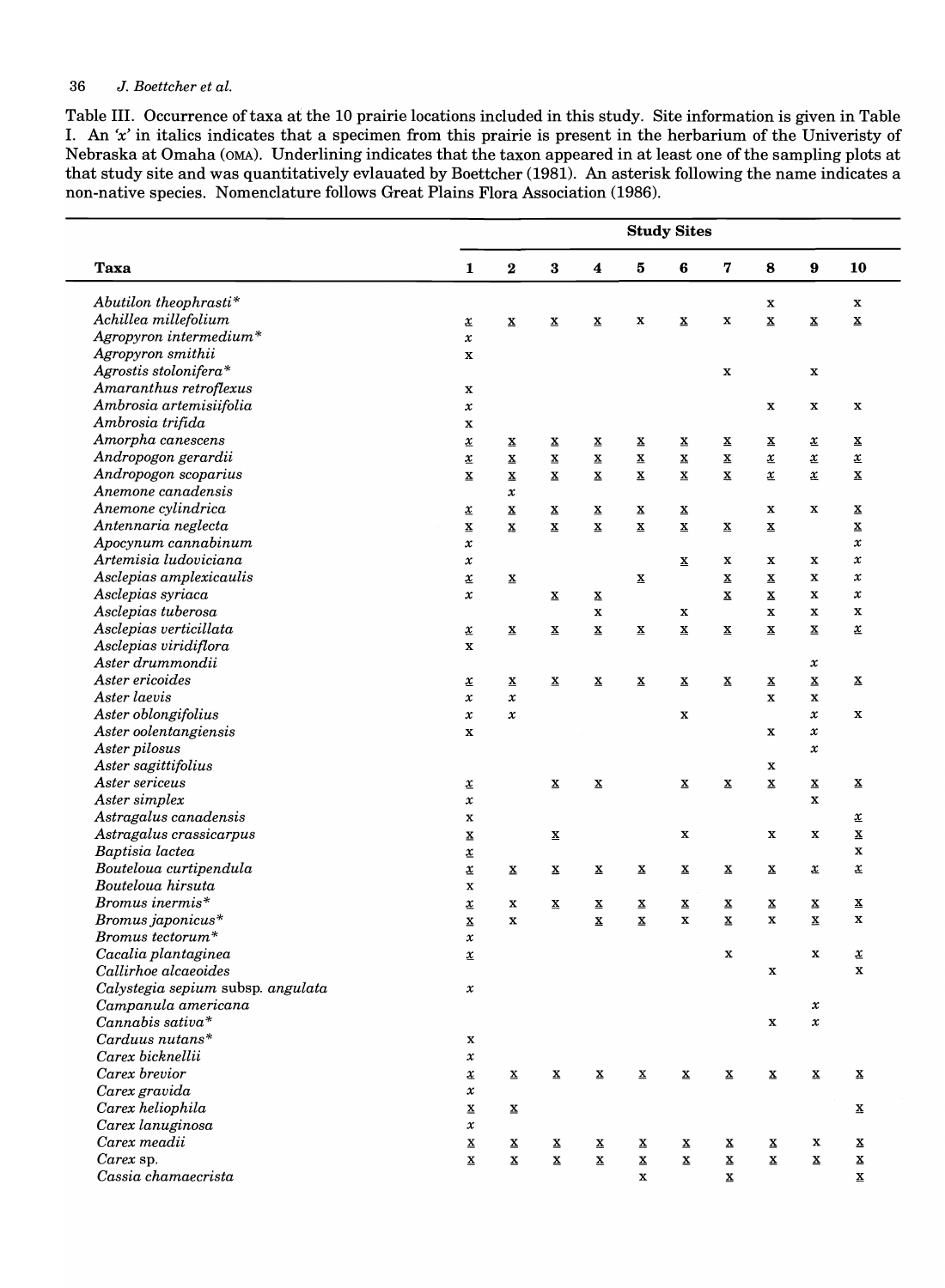|                                               | <b>Study Sites</b>                     |                          |                          |                          |                          |                          |                          |                                                      |                          |                          |  |  |  |
|-----------------------------------------------|----------------------------------------|--------------------------|--------------------------|--------------------------|--------------------------|--------------------------|--------------------------|------------------------------------------------------|--------------------------|--------------------------|--|--|--|
| Taxa                                          | 1                                      | $\bf{2}$                 | $\bf{3}$                 | 4                        | ${\bf 5}$                | 6                        | 7                        | 8                                                    | $\boldsymbol{9}$         | 10                       |  |  |  |
| Ceanothus herbaceus var. pubescens            | $\underline{\mathbf{x}}$               |                          | $\underline{\mathbf{x}}$ | $\underline{\mathbf{x}}$ | $\underline{\mathbf{x}}$ | $\underline{\mathbf{x}}$ | $\underline{\mathbf{x}}$ | X                                                    | x                        | $\underline{\mathbf{x}}$ |  |  |  |
| Chenopodium album*                            | $\pmb{\mathcal{X}}$                    |                          |                          |                          |                          |                          |                          |                                                      |                          |                          |  |  |  |
| Chenopodium berlandieri                       |                                        |                          |                          |                          |                          |                          |                          |                                                      | $\pmb{\mathcal{X}}$      |                          |  |  |  |
| Cirsium altissimum                            | X                                      |                          |                          | $\underline{\mathbf{x}}$ |                          |                          |                          | $\underline{\mathbf{x}}$                             |                          | $\underline{x}$          |  |  |  |
| Cirsium flodmanii                             |                                        |                          |                          |                          |                          |                          |                          | $\pmb{\mathcal{X}}$                                  |                          |                          |  |  |  |
| Comandra umbellata                            | $\pmb{\mathcal{X}}$                    | $\underline{\mathbf{x}}$ | $\underline{\mathbf{x}}$ | $\underline{\mathbf{x}}$ |                          | $\underline{\mathbf{x}}$ | x                        |                                                      |                          | $\underline{\mathbf{x}}$ |  |  |  |
| Conyza canadensis                             | $\underline{\mathbf{x}}$               |                          |                          | $\underline{\mathbf{x}}$ | $\underline{\mathbf{x}}$ | $\underline{\mathbf{x}}$ | x                        | $\underline{\mathbf{x}}$                             | X                        | $\underline{\mathbf{x}}$ |  |  |  |
| Coreopsis palmata                             |                                        | $\underline{\mathbf{x}}$ | $\underline{\mathbf{x}}$ | $\underline{\mathbf{x}}$ |                          | $\underline{\mathbf{x}}$ | $\mathbf x$              |                                                      | x                        | $\underline{\mathbf{x}}$ |  |  |  |
| Dactylis glomerata*                           |                                        |                          | $\mathbf x$              |                          |                          |                          |                          |                                                      |                          |                          |  |  |  |
| Dalea candida                                 | <u>x</u>                               | $\underline{\mathbf{x}}$ | $\underline{\mathbf{x}}$ | $\underline{\mathbf{x}}$ |                          | $\underline{\mathbf{x}}$ | $\underline{\mathbf{x}}$ | $\underline{\mathbf{x}}$                             | $\underline{\mathbf{x}}$ | $\underline{\mathbf{x}}$ |  |  |  |
| Dalea purpurea                                | $\underline{\mathbf{x}}$               | $\mathbf x$              | $\underline{\mathbf{x}}$ | $\underline{\mathbf{x}}$ |                          |                          | $\mathbf x$              | $\mathbf x$                                          | $\mathbf x$              | $\underline{\mathbf{x}}$ |  |  |  |
| Delphinium tricorne                           |                                        |                          |                          |                          |                          |                          |                          |                                                      |                          | X                        |  |  |  |
| Delphinium virescens                          | $\pmb{\mathcal{X}}$                    | $\pmb{\mathcal{X}}$      | X                        |                          |                          |                          |                          | $\pmb{\mathcal{X}}$                                  | x                        | X                        |  |  |  |
| Desmodium canadense                           |                                        |                          |                          |                          |                          |                          |                          |                                                      | $\pmb{\mathcal{X}}$      |                          |  |  |  |
| Desmodium illinoense                          | $\underline{x}$                        |                          | $\underline{\mathbf{x}}$ | X                        |                          | x                        | $\underline{\mathbf{x}}$ | $\underline{\mathbf{x}}$                             |                          | $\underline{\mathbf{x}}$ |  |  |  |
| Dichanthelium acuminatum var. acuminatum      | $\underline{x}$                        | $\underline{\mathbf{x}}$ | $\underline{\mathbf{x}}$ | $\underline{\mathbf{x}}$ |                          | $\underline{\mathbf{x}}$ | $\underline{\mathbf{x}}$ | $\underline{\mathbf{x}}$                             | $\underline{\mathbf{x}}$ | $\underline{\mathbf{x}}$ |  |  |  |
| Dichanthelium acuminatum var. villosum        |                                        |                          |                          |                          |                          |                          |                          | $\pmb{\mathcal{X}}$                                  |                          |                          |  |  |  |
| Dichanthelium leibergii                       | x                                      |                          |                          |                          |                          |                          |                          |                                                      |                          | $\pmb{\mathcal{X}}$      |  |  |  |
| Dichanthelium linearifolium                   | $\underline{x}$                        |                          | $\underline{\mathbf{x}}$ | $\underline{\mathbf{x}}$ |                          | $\underline{\mathbf{x}}$ | $\underline{\mathbf{x}}$ | $\underline{\mathbf{x}}$                             |                          | $\underline{\mathbf{x}}$ |  |  |  |
| Dichanthelium oligosanthes var. scribnerianum | $\underline{x}$                        | $\underline{\mathbf{x}}$ | $\underline{\mathbf{x}}$ | $\underline{\mathbf{x}}$ | $\underline{\mathbf{x}}$ | $\underline{\mathbf{x}}$ | $\underline{\mathbf{x}}$ | $\underline{x}$                                      | $\underline{\mathbf{x}}$ | $\underline{\mathbf{x}}$ |  |  |  |
| Dichanthelium wilcoxianum                     | $\mathbf x$                            |                          |                          |                          |                          |                          |                          |                                                      |                          |                          |  |  |  |
| Dyssodia papposa                              | $\pmb{\mathcal{X}}$                    |                          |                          |                          |                          |                          |                          |                                                      |                          |                          |  |  |  |
| Echinacea angustifolia                        | $\underline{x}$                        | $\underline{\mathbf{x}}$ | $\underline{\mathbf{x}}$ | $\underline{\mathbf{x}}$ |                          | $\underline{\mathbf{x}}$ | x                        | x                                                    | $\underline{\mathbf{x}}$ | $\underline{\mathbf{x}}$ |  |  |  |
| Elymus canadensis                             | $\underline{x}$                        | $\underline{\mathbf{X}}$ | $\underline{\mathbf{x}}$ | $\underline{\mathbf{X}}$ |                          | $\underline{\mathbf{x}}$ | $\mathbf x$              | $\underline{\mathbf{x}}$                             | $\underline{x}$          | $\underline{\mathbf{x}}$ |  |  |  |
| Equisetum laevigatum                          | x                                      | $\underline{\mathbf{x}}$ | $\underline{\mathbf{x}}$ | x                        |                          | $\mathbf x$              | X                        | $\underline{\mathbf{x}}$                             | $\underline{\mathbf{x}}$ | $\underline{x}$          |  |  |  |
| Eragrostis pectinacea                         | $\pmb{\mathcal{X}}$                    |                          |                          |                          |                          |                          |                          |                                                      |                          |                          |  |  |  |
| Eragrostis spectabilis                        | $\pmb{\mathcal{X}}$                    |                          |                          |                          |                          |                          |                          |                                                      |                          |                          |  |  |  |
| Erigeron annuus                               |                                        |                          |                          |                          |                          |                          | X                        |                                                      |                          |                          |  |  |  |
| Erigeron strigosus                            | $\underline{\mathbf{x}}$               | $\underline{\mathbf{x}}$ |                          |                          |                          | $\underline{\mathbf{x}}$ | X                        | $\underline{\mathbf{x}}$<br>$\underline{\mathbf{x}}$ |                          |                          |  |  |  |
| Erysimum inconspicuum                         | $\underline{x}$<br>$\pmb{\mathcal{X}}$ |                          | $\underline{\mathbf{x}}$ | $\underline{\mathbf{x}}$ |                          |                          |                          |                                                      | $\underline{\mathbf{x}}$ | $\underline{x}$          |  |  |  |
| Erythronium mesochoreum                       |                                        |                          |                          |                          |                          |                          |                          |                                                      |                          |                          |  |  |  |
| Eupatorium altissimum                         | x                                      |                          | $\underline{\mathbf{x}}$ | $\underline{\mathbf{x}}$ |                          |                          |                          |                                                      | x                        | $\underline{\mathbf{x}}$ |  |  |  |
| Euphorbia corollata                           | $\pmb{\mathcal{X}}$                    |                          |                          |                          |                          |                          |                          |                                                      |                          |                          |  |  |  |
| Euphorbia cyathophora                         | $\underline{x}$                        | $\underline{\mathbf{x}}$ | $\underline{\mathbf{x}}$ | $\underline{\mathbf{x}}$ | X                        | $\underline{\mathbf{x}}$ | $\underline{\mathbf{x}}$ | $\underline{\mathbf{x}}$                             | $\underline{x}$          | $\underline{x}$          |  |  |  |
|                                               | $\pmb{\mathcal{X}}$                    |                          |                          |                          |                          |                          |                          |                                                      |                          |                          |  |  |  |
| Euphorbia dentata                             | X                                      |                          |                          |                          |                          |                          |                          |                                                      | $\pmb{\mathcal{X}}$      |                          |  |  |  |
| Euphorbia maculata                            | $\pmb{\mathcal{X}}$                    |                          |                          |                          |                          |                          |                          |                                                      |                          |                          |  |  |  |
| Euphorbia marginata                           |                                        |                          |                          |                          | x                        |                          |                          |                                                      |                          |                          |  |  |  |
| Euphorbia nutans                              | $\underline{x}$                        |                          |                          |                          | $\underline{\mathbf{x}}$ |                          |                          |                                                      | $\pmb{\mathcal{X}}$      | $\pmb{\mathcal{X}}$      |  |  |  |
| $Euphorbia \times pseudovirgata*$             |                                        |                          |                          |                          |                          |                          |                          | $\pmb{\mathcal{X}}$                                  |                          |                          |  |  |  |
| Festuca arundinacea*                          |                                        |                          |                          |                          | $\underline{\mathbf{x}}$ |                          |                          |                                                      |                          |                          |  |  |  |
| Fragaria virginiana                           | $\underline{\mathbf{x}}$               |                          |                          | $\underline{\mathbf{x}}$ |                          |                          |                          | $\underline{\mathbf{x}}$                             |                          | $\underline{x}$          |  |  |  |
| Galium aparine                                | $\pmb{\mathcal{X}}$                    |                          |                          |                          |                          |                          |                          |                                                      |                          |                          |  |  |  |
| Gaura longiflora                              | x                                      |                          |                          |                          |                          |                          |                          | x                                                    | $\pmb{\mathcal{X}}$      |                          |  |  |  |
| Gentiana puberulenta                          | $\underline{x}$                        | $\underline{\mathbf{x}}$ | $\underline{\mathbf{x}}$ |                          |                          | x                        |                          | $\underline{\mathbf{x}}$                             | $\pmb{\mathcal{X}}$      | $\underline{x}$          |  |  |  |
| Glycyrrhiza lepidota                          |                                        |                          |                          |                          |                          |                          |                          |                                                      |                          | X                        |  |  |  |
| Hedeoma hispidum                              | $\underline{\mathbf{x}}$               |                          |                          |                          |                          |                          |                          |                                                      |                          | $\underline{\mathbf{x}}$ |  |  |  |
| Helianthus annuus                             | $\mathbf x$                            |                          |                          |                          |                          |                          |                          |                                                      |                          |                          |  |  |  |
| Helianthus grosseserratus                     |                                        |                          |                          |                          |                          |                          |                          |                                                      |                          | $\pmb{\mathcal{X}}$      |  |  |  |
| Helianthus rigidus                            | $\pmb{\mathcal{X}}$                    |                          | $\underline{\mathbf{x}}$ | $\underline{\mathbf{x}}$ |                          |                          | $\underline{\mathbf{x}}$ |                                                      | x                        | $\underline{x}$          |  |  |  |
| Helianthus tuberosus                          |                                        |                          |                          |                          |                          |                          |                          | x                                                    | $\mathbf x$              | x                        |  |  |  |
| $Helianthus \times laetiflorus$               |                                        |                          |                          |                          |                          |                          |                          |                                                      |                          | x                        |  |  |  |
| Heliopsis helianthoides var. scabra           | $\pmb{\mathcal{X}}$                    | $\underline{\mathbf{x}}$ | $\underline{\mathbf{x}}$ | $\underline{x}$          |                          | $\underline{\mathbf{x}}$ | $\underline{\mathbf{x}}$ | x                                                    | $\underline{\mathbf{x}}$ | $\underline{\mathbf{x}}$ |  |  |  |
| Hieracium longipilum                          | $\underline{x}$                        |                          | x                        |                          |                          |                          |                          | $\underline{\mathbf{x}}$                             |                          | $\underline{x}$          |  |  |  |
| Ipomoea hederacea                             | $\mathbf x$                            |                          |                          |                          |                          |                          |                          | $\pmb{\mathcal{X}}$                                  |                          |                          |  |  |  |
| Ipomoea purpurea*                             |                                        |                          |                          |                          |                          |                          |                          | $\pmb{\mathcal{X}}$                                  |                          |                          |  |  |  |
| Iva xanthifolia                               |                                        |                          |                          |                          |                          |                          |                          |                                                      | $\pmb{\mathcal{X}}$      |                          |  |  |  |
| Juniperus virginiana                          |                                        |                          | $\underline{\mathbf{x}}$ |                          |                          |                          |                          |                                                      |                          | x                        |  |  |  |
| Koeleria pyramidata                           | $\underline{\mathbf{x}}$               | $\underline{\mathbf{x}}$ | $\underline{\mathbf{x}}$ | $\underline{\mathbf{X}}$ | $\underline{\mathbf{x}}$ | $\underline{\mathbf{x}}$ | $\underline{\mathbf{x}}$ | $\underline{\mathbf{x}}$                             | x                        | $\underline{\mathbf{x}}$ |  |  |  |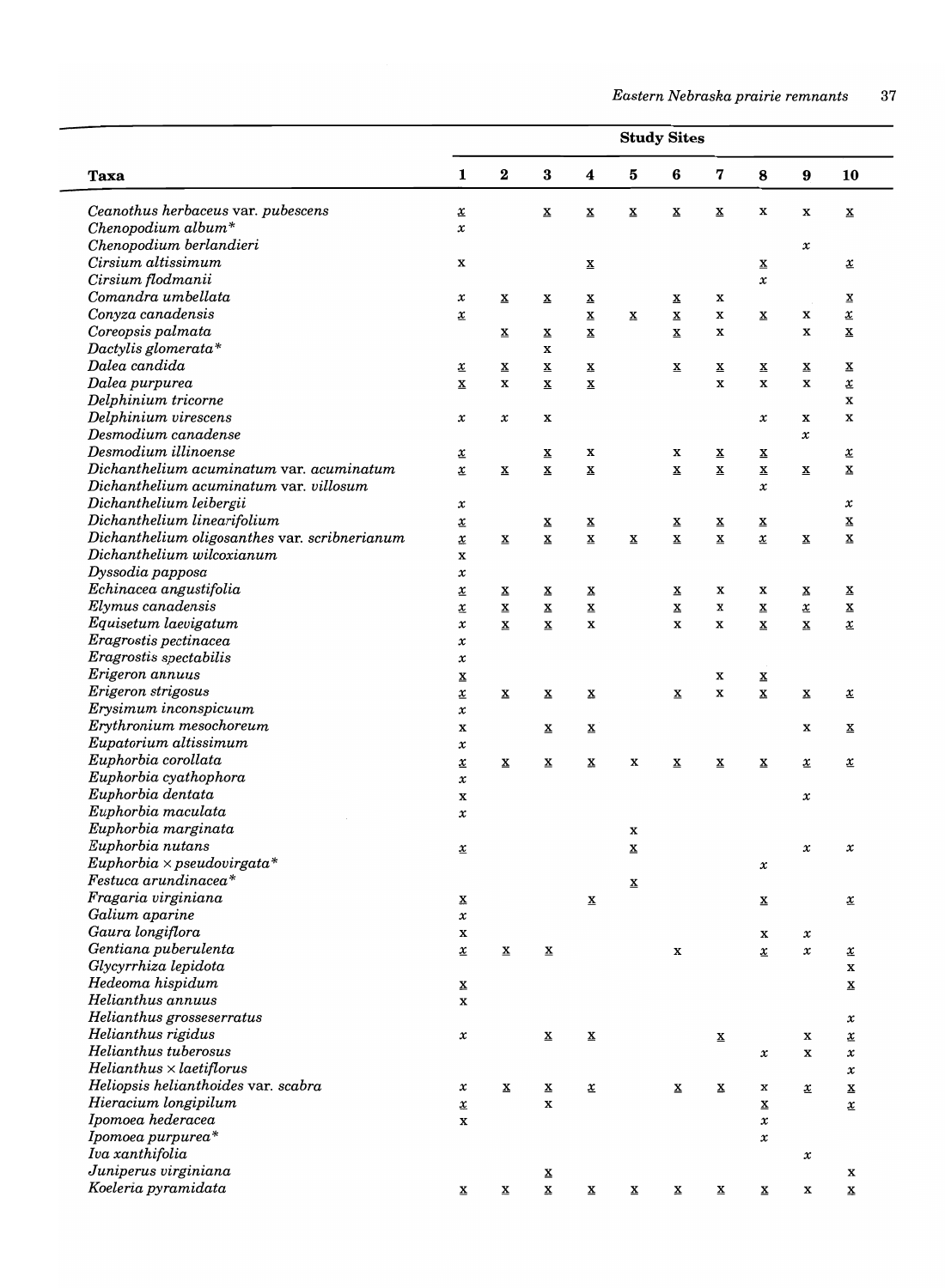# 38 J. *Boettcher et al.*

|                                      |                          |                          |                          |                          |                          | <b>Study Sites</b>       |                          |                          |                          |                          |
|--------------------------------------|--------------------------|--------------------------|--------------------------|--------------------------|--------------------------|--------------------------|--------------------------|--------------------------|--------------------------|--------------------------|
| <b>Taxa</b>                          | $\mathbf{1}$             | $\bf 2$                  | $\bf{3}$                 | $\boldsymbol{4}$         | 5                        | $\bf{6}$                 | $\bf 7$                  | 8                        | $\boldsymbol{9}$         | 10                       |
| Kuhnia eupatorioides                 | $\underline{x}$          |                          | $\underline{\mathbf{x}}$ | $\overline{\mathbf{x}}$  | $\underline{\mathbf{x}}$ | $\underline{\mathbf{x}}$ | $\underline{\mathbf{x}}$ | $\underline{x}$          | x                        | $\underline{x}$          |
| Lactuca canadensis                   | $\pmb{\mathcal{X}}$      | $\underline{\mathbf{x}}$ |                          |                          |                          |                          |                          | $\underline{\mathbf{X}}$ | $\underline{x}$          | $\underline{\mathbf{X}}$ |
| Lactuca oblongifolium                |                          |                          |                          |                          |                          |                          |                          |                          | $\mathbf x$              |                          |
| Lactuca serriola                     | $\mathbf x$              |                          |                          |                          |                          |                          |                          |                          |                          |                          |
| Lactuca sp.                          | $\mathbf x$              | $\mathbf x$              |                          |                          | $\mathbf x$              |                          |                          | $\mathbf x$              | $\mathbf x$              | $\mathbf x$              |
| Lepidium densiflorum                 | $\pmb{\mathcal{X}}$      |                          |                          |                          |                          |                          |                          | $\mathbf x$              | $\mathbf x$              |                          |
| Lespedeza capitata                   |                          |                          |                          |                          |                          |                          | $\mathbf x$              |                          |                          | $\pmb{\mathcal{X}}$      |
| Liatris aspera                       | $\mathbf x$              | $\pmb{\mathcal{X}}$      |                          |                          |                          |                          |                          | $\mathbf x$              |                          | $\pmb{\mathcal{X}}$      |
| Liatris squarrosa var. glabrata      | $\mathbf x$              |                          |                          |                          |                          |                          |                          |                          |                          |                          |
| Lilium canadense subsp. michiganense | $\mathbf x$              |                          |                          |                          |                          |                          |                          |                          | $\mathbf x$              |                          |
| Linum rigidum                        | $\mathbf x$              |                          |                          | $\mathbf x$              | $\underline{\mathbf{x}}$ | $\underline{\mathbf{x}}$ |                          | $\underline{\mathbf{x}}$ |                          | $\underline{\mathbf{x}}$ |
| Lithospermum canescens               | $\pmb{\mathcal{X}}$      |                          |                          |                          |                          | $\underline{\mathbf{x}}$ | $\mathbf x$              | $\mathbf x$              | $\mathbf x$              | $\underline{\mathbf{X}}$ |
| Lithospermum incisum                 | $\mathbf X$              |                          |                          |                          |                          |                          |                          |                          | $\mathbf x$              | $\mathbf x$              |
| Lygodesmia juncea                    |                          |                          |                          | $\underline{\mathbf{x}}$ |                          | $\underline{\mathbf{x}}$ | $\mathbf x$              | $\mathbf x$              |                          |                          |
| Lysimachia ciliata                   | $\pmb{\mathcal{X}}$      |                          |                          |                          |                          |                          |                          |                          |                          | $\pmb{\mathcal{X}}$      |
| Medicago lupulina*                   | $\pmb{\mathcal{X}}$      |                          |                          |                          |                          |                          |                          |                          |                          |                          |
| Medicago sativa*                     | $\mathbf x$              |                          |                          | $\mathbf x$              |                          |                          |                          | $\mathbf x$              |                          | $\mathbf x$              |
| Melilotus officinalis*               | $\mathbf x$              |                          |                          | $\underline{\mathbf{x}}$ | $\underline{\mathbf{x}}$ |                          | $\underline{\mathbf{X}}$ |                          | $\mathbf x$              |                          |
| Microseris cuspidata                 |                          |                          | $\underline{\mathbf{x}}$ |                          |                          |                          | $\underline{\mathbf{x}}$ | $\mathbf x$              |                          | $\mathbf x$              |
| Mirabilis nyctaginea                 | $\pmb{\mathcal{X}}$      |                          |                          |                          |                          |                          |                          | $\mathbf x$              |                          |                          |
| Monarda fistulosa                    | $\mathbf x$              |                          |                          |                          |                          |                          |                          | $\mathbf x$              | $\pmb{\mathcal{X}}$      |                          |
| Morus alba*                          |                          | $\underline{\mathbf{X}}$ | $\underline{\mathbf{x}}$ | $\underline{\mathbf{x}}$ |                          | $\underline{\mathbf{x}}$ |                          |                          |                          | $\underline{x}$          |
| Muhlenbergia cuspidata               | $\mathbf x$              |                          |                          |                          |                          |                          |                          |                          |                          |                          |
| Muhlenbergia racemosa                | $\pmb{\mathcal{X}}$      |                          |                          |                          |                          |                          |                          | $\mathbf x$              |                          |                          |
| Nepeta cataria*                      | $\pmb{\mathcal{X}}$      |                          |                          |                          |                          |                          |                          |                          |                          |                          |
| Oenothera villosa                    | $\mathbf x$              |                          |                          |                          |                          |                          |                          |                          |                          |                          |
|                                      | $\pmb{\mathcal{X}}$      |                          |                          |                          |                          |                          |                          |                          |                          | $\pmb{\mathcal{X}}$      |
| Onosmodium molle                     | $\mathbf x$              |                          | $\underline{\mathbf{X}}$ | $\underline{\mathbf{x}}$ |                          | $\mathbf x$              |                          |                          |                          | $\mathbf x$              |
| Orobanche uniflora                   | $\pmb{\mathcal{X}}$      |                          |                          |                          |                          |                          |                          |                          |                          |                          |
| Oxalis dillenii                      | $\underline{\mathbf{X}}$ | $\underline{\mathbf{x}}$ | $\underline{\mathbf{x}}$ |                          | $\underline{\mathbf{x}}$ | $\underline{\mathbf{x}}$ | $\underline{\mathbf{X}}$ | $\underline{\mathbf{x}}$ | $\underline{\mathbf{x}}$ | $\underline{\mathbf{x}}$ |
| Oxalis stricta                       |                          |                          |                          |                          |                          |                          |                          |                          | $\mathbf x$              |                          |
| Oxalis violacea                      | $\pmb{\mathcal{X}}$      |                          | $\underline{\mathbf{x}}$ |                          |                          |                          | $\underline{\mathbf{x}}$ |                          | $\mathbf x$              | $\mathbf x$              |
| Panicum capillare                    | $\pmb{\mathcal{X}}$      |                          |                          |                          |                          |                          |                          | x                        |                          |                          |
| Panicum virgatum                     | $\underline{\mathbf{x}}$ | $\underline{\mathbf{x}}$ | $\underline{\mathbf{x}}$ |                          |                          | $\underline{\mathbf{X}}$ |                          | $\pmb{\mathcal{X}}$      | x                        | $\mathbf x$              |
| Penstemon tubaeflorus                | $\pmb{\mathcal{X}}$      |                          |                          |                          |                          |                          |                          |                          |                          |                          |
| Phalaris arundinacea                 | $\pmb{\mathcal{X}}$      | $\mathbf x$              |                          |                          |                          |                          |                          |                          |                          |                          |
| Phleum pratense*                     | $\pmb{\mathcal{X}}$      | $\underline{\mathbf{x}}$ |                          | $\underline{\mathbf{x}}$ | $\underline{\mathbf{X}}$ | $\mathbf x$              |                          | $\underline{\mathbf{x}}$ | $\mathbf x$              | x                        |
| Phlox pilosa                         | $\pmb{\mathcal{X}}$      | $\underline{\mathbf{x}}$ | $\mathbf{x}$             | $\mathbf x$              |                          | $\underline{\mathbf{X}}$ | $\mathbf{x}$             | $\underline{\mathbf{x}}$ | x                        | $\mathbf x$              |
| Physalis heterophylla                | $\pmb{\mathcal{X}}$      | $\underline{\mathbf{X}}$ |                          | $\underline{\mathbf{x}}$ |                          |                          |                          |                          |                          |                          |
| Physalis longifolia                  | $\pmb{\mathcal{X}}$      |                          |                          |                          |                          |                          |                          |                          |                          |                          |
| Physalis virginiana                  | $\underline{x}$          | $\underline{\mathbf{x}}$ | $\underline{\mathbf{x}}$ | $\underline{\mathbf{x}}$ | $\underline{\mathbf{X}}$ | $\underline{\mathbf{x}}$ | $\underline{\mathbf{x}}$ | $\underline{\mathbf{x}}$ | $\mathbf x$              | $\underline{x}$          |
| Plantago rugellii                    | $\underline{\mathbf{x}}$ |                          |                          |                          |                          |                          | $\mathbf x$              | $\mathbf x$              |                          |                          |
| Plantago sp.                         |                          |                          |                          |                          |                          |                          |                          |                          | x                        |                          |
| Poa annua*                           | $\pmb{\mathcal{X}}$      |                          |                          |                          |                          |                          |                          |                          |                          |                          |
| Poa pratensis*                       | $\underline{\mathbf{x}}$ | $\underline{\mathbf{x}}$ | $\underline{\mathbf{x}}$ | $\underline{\mathbf{x}}$ | $\underline{\mathbf{x}}$ | $\underline{\mathbf{x}}$ | $\underline{\mathbf{x}}$ | $\underline{\mathbf{x}}$ | $\underline{\mathbf{x}}$ | $\underline{\mathbf{X}}$ |
| Polygonatum biflorum                 |                          |                          |                          | $\mathbf x$              |                          |                          |                          |                          |                          |                          |
| Polygonum pensylvanicum              |                          |                          |                          |                          |                          |                          |                          | $\pmb{\mathcal{X}}$      |                          |                          |
| Polygonum scandens                   | $\pmb{\mathcal{X}}$      |                          |                          |                          |                          |                          |                          |                          |                          | $\pmb{\mathcal{X}}$      |
| Potentilla arguta                    | $\underline{\mathbf{x}}$ | $\mathbf x$              | $\underline{\mathbf{x}}$ |                          |                          | $\mathbf X$              | $\underline{\mathbf{X}}$ | $\underline{\mathbf{X}}$ | $\mathbf x$              | $\underline{x}$          |
| Potentilla recta                     |                          |                          |                          |                          |                          |                          |                          | $\mathbf x$              |                          |                          |
| Prenanthes aspera                    | $\pmb{\mathcal{X}}$      |                          |                          |                          |                          |                          |                          |                          |                          | $\pmb{\mathcal{X}}$      |
| Prunus sp.                           |                          |                          | $\underline{\mathbf{x}}$ | $\underline{\mathbf{x}}$ |                          | $\underline{\mathbf{x}}$ |                          | $\mathbf X$              |                          | X                        |
| Psoralea argophylla                  | $\pmb{\mathcal{X}}$      |                          |                          |                          |                          |                          |                          |                          |                          | $\pmb{\mathcal{X}}$      |
| Psoralea esculenta                   | $\underline{x}$          |                          | $\underline{\mathbf{x}}$ | $\mathbf x$              |                          |                          |                          | $\mathbf X$              |                          | $\underline{\mathbf{x}}$ |
| Ranunculus abortivus                 |                          |                          |                          | $\mathbf x$              |                          |                          |                          |                          |                          |                          |
| Ratibida columnifera                 |                          |                          |                          |                          |                          |                          |                          | $\mathbf x$              |                          |                          |
| Ratibida pinnata                     | $\underline{\mathbf{x}}$ | $\underline{\mathbf{x}}$ | $\underline{\mathbf{X}}$ |                          |                          | $\underline{\mathbf{x}}$ | $\underline{\mathbf{X}}$ |                          | $\underline{\mathbf{X}}$ | $\underline{x}$          |
| Rhus glabra                          | $\pmb{\mathcal{X}}$      |                          |                          | X                        |                          | $\underline{\mathbf{x}}$ |                          | $\mathbf x$              | $\pmb{\mathcal{X}}$      |                          |
| Rosa arkansana                       | $\underline{\mathbf{x}}$ | $\underline{\mathbf{x}}$ | $\underline{\mathbf{X}}$ | $\underline{\mathbf{X}}$ | $\underline{\mathbf{x}}$ | $\underline{\mathbf{X}}$ | $\mathbf x$              | $\mathbf X$              | $\mathbf x$              | $\underline{\mathbf{x}}$ |
|                                      |                          |                          |                          |                          |                          |                          |                          |                          |                          |                          |

 $\sim$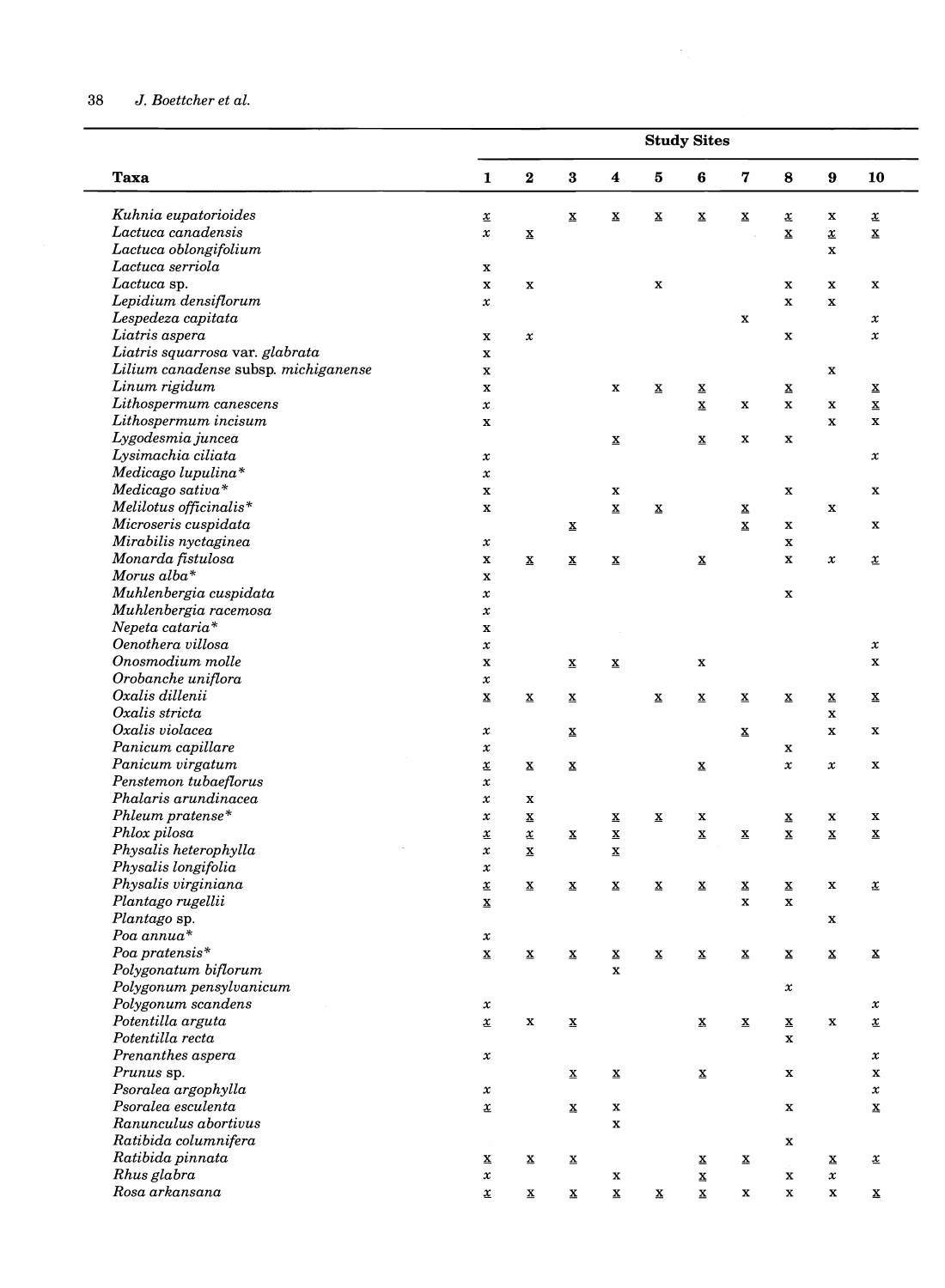|                                     | <b>Study Sites</b>           |                          |                          |                          |                          |                          |                          |                              |                          |                          |
|-------------------------------------|------------------------------|--------------------------|--------------------------|--------------------------|--------------------------|--------------------------|--------------------------|------------------------------|--------------------------|--------------------------|
| Taxa                                | 1                            | 2                        | 3                        | 4                        | 5                        | 6                        | 7                        | 8                            | 9                        | 10                       |
| Rubus occidentalis                  |                              |                          |                          |                          |                          |                          |                          |                              |                          | $\mathbf x$              |
| Rudbecka hirta                      | $\underline{\mathbf{x}}$     | $\underline{\mathbf{x}}$ | $\underline{\mathbf{x}}$ | $\underline{x}$          |                          | $\mathbf{x}$             | $\underline{\mathbf{x}}$ | $\underline{\mathbf{x}}$     | $\underline{\mathbf{x}}$ | $\underline{x}$          |
| Rumex altissimus                    | $\pmb{\mathcal{X}}$          |                          |                          |                          |                          |                          |                          |                              |                          |                          |
| Rumex crispus*                      | $\pmb{\mathcal{X}}$          |                          |                          |                          |                          |                          |                          |                              |                          |                          |
| Rumex sp.                           |                              |                          |                          |                          |                          |                          |                          | $\mathbf x$                  |                          |                          |
| Sambucus canadensis                 | $\pmb{\mathcal{X}}$          |                          |                          |                          |                          |                          |                          |                              | $\mathbf x$              |                          |
| Sanicula canadensis                 |                              |                          |                          |                          |                          |                          | $\mathbf x$              |                              |                          |                          |
| Scrophularia lanceolata             | $\pmb{\mathcal{X}}$          |                          |                          |                          |                          |                          |                          |                              |                          |                          |
| Scutellaria parvula                 | $\underline{x}$              | $\underline{\mathbf{x}}$ | $\underline{\mathbf{x}}$ | x                        |                          |                          | $\underline{\mathbf{x}}$ |                              |                          | $\overline{\mathbf{x}}$  |
| Senecio plattensis                  | $\underline{\mathbf{x}}$     |                          | $\underline{\mathbf{x}}$ | $\underline{\mathbf{x}}$ |                          |                          |                          | $\pmb{\mathcal{X}}$          |                          | $\underline{\mathbf{x}}$ |
| Setaria faberi*                     |                              |                          |                          |                          |                          |                          |                          | $\pmb{\mathcal{X}}$          |                          | $\pmb{\mathcal{X}}$      |
| Setaria glauca*                     |                              |                          |                          | $\underline{\mathbf{x}}$ | $\underline{\mathbf{x}}$ |                          |                          | $\underline{x}$              | $\mathbf x$              | $\pmb{\mathcal{X}}$      |
| Setaria viridis*                    | X                            |                          |                          |                          |                          |                          | x                        |                              |                          |                          |
| Silphium integrifolium              | $\underline{\mathbf{x}}$     | $\underline{\mathbf{x}}$ | $\underline{\mathbf{x}}$ | $\underline{\mathbf{x}}$ |                          | $\mathbf{x}$             | $\underline{\mathbf{x}}$ | x                            | $\underline{\mathbf{x}}$ | $\underline{x}$          |
| Silphium laciniatum                 | $\pmb{\mathcal{X}}$          |                          |                          | $\underline{\mathbf{x}}$ |                          |                          | $\mathbf x$              | X                            |                          | $\underline{\mathbf{x}}$ |
| Silphium perfoliatum                |                              |                          |                          |                          |                          |                          |                          |                              |                          | $\mathbf x$              |
| Sisymbrium loeselii*                | x                            |                          |                          | x                        |                          |                          |                          |                              | X                        |                          |
| Sisyrinchium campestre              | $\underline{\mathbf{x}}$     | $\underline{\mathbf{x}}$ | $\underline{\mathbf{x}}$ | $\underline{\mathbf{x}}$ |                          | $\mathbf{x}$             | $\overline{\mathbf{x}}$  | $\overline{\mathbf{x}}$      | $\underline{\mathbf{x}}$ | $\overline{\mathbf{x}}$  |
| Solanum ptycanthum                  | $\mathbf x$                  |                          |                          |                          |                          |                          |                          |                              |                          |                          |
| Solidago canadensis                 | $\mathbf x$                  |                          | $\mathbf x$              | $\mathbf x$              |                          | $\mathbf x$              | x                        | x                            | $\pmb{\chi}$             | $\pmb{\mathcal{X}}$      |
| Solidago gigantea                   |                              |                          |                          |                          |                          |                          |                          |                              | $\mathbf x$              |                          |
| Solidago missouriensis              | $\pmb{\mathcal{X}}$          |                          |                          |                          |                          |                          |                          | $\pmb{\mathcal{X}}$          | $\mathbf x$              | $\pmb{\mathcal{X}}$      |
| Solidago rigida                     | $\pmb{\mathcal{X}}$          |                          |                          |                          |                          |                          |                          |                              |                          | $\pmb{\mathcal{X}}$      |
| Solidago speciosa                   | $\pmb{\mathcal{X}}$          |                          |                          |                          |                          |                          |                          |                              |                          |                          |
| Solidago sp.                        | $\underline{\mathbf{x}}$     | x                        | x                        | x                        |                          | x                        | $\overline{\mathbf{x}}$  | x                            | $\overline{\mathbf{x}}$  | $\overline{\mathbf{x}}$  |
| Sorghastrum nutans                  | $\underline{x}$              | $\underline{\mathbf{x}}$ | $\mathbf x$              | $\underline{\mathbf{x}}$ | $\underline{\mathbf{x}}$ | $\mathbf x$              | $\underline{\mathbf{x}}$ | $\underline{\boldsymbol{x}}$ | $\underline{\mathbf{x}}$ | $\underline{x}$          |
| Spartina pectinata                  | $\mathbf x$                  |                          |                          |                          |                          |                          |                          |                              |                          | $\mathbf x$              |
| Sphenopholis obtusata var. obtusata | $\pmb{\mathcal{X}}$          |                          |                          |                          |                          |                          |                          |                              |                          |                          |
| Spiranthes cernua                   | $\mathbf x$                  |                          |                          |                          |                          |                          |                          |                              |                          |                          |
| Sporobolus asper                    | $\pmb{\mathcal{X}}$          |                          |                          |                          |                          | x                        | x                        | $\pmb{\mathcal{X}}$          | $\underline{\mathbf{x}}$ | $\underline{\mathbf{x}}$ |
| Sporobolus vaginiflorus             | $\pmb{\mathcal{X}}$          |                          |                          |                          |                          |                          |                          |                              |                          |                          |
| Stipa spartea                       | $\underline{\mathbf{x}}$     | $\underline{\mathbf{x}}$ | $\underline{\mathbf{x}}$ | $\overline{\mathbf{x}}$  |                          | x                        | $\overline{\mathbf{x}}$  | $\overline{\mathbf{x}}$      | $\overline{\mathbf{x}}$  | $\underline{\mathbf{x}}$ |
| Taraxacum officinale*               | $\underline{\boldsymbol{x}}$ | $\mathbf x$              | $\underline{\mathbf{x}}$ | $\mathbf{x}$             | $\underline{\mathbf{x}}$ | $\mathbf{x}$             | $\mathbf x$              | $\underline{\mathbf{x}}$     | $\mathbf{x}$             | $\underline{\mathbf{x}}$ |
| Teucrium canadense var. canadense   | $\underline{\mathbf{x}}$     |                          |                          |                          |                          |                          |                          | $\mathbf x$                  |                          | $\pmb{\mathcal{X}}$      |
| Thalictrum dasycarpum               | $\pmb{\mathcal{X}}$          |                          | $\mathbf x$              | $\mathbf x$              |                          |                          | x                        |                              |                          | $\pmb{\mathcal{X}}$      |
| Toxicodendron rydbergii             | x                            |                          |                          |                          |                          |                          |                          |                              |                          |                          |
| Tradescantia bracteata              | $\pmb{\mathcal{X}}$          |                          |                          |                          |                          |                          |                          |                              | $\mathbf x$              |                          |
| Tragopogon dubius*                  | $\underline{\mathbf{X}}$     |                          | $\underline{\mathbf{x}}$ | $\underline{\mathbf{x}}$ | $\underline{\mathbf{x}}$ | $\underline{\mathbf{x}}$ | X                        | $\underline{\mathbf{X}}$     | $\mathbf x$              | x                        |
| Tridens flavus                      |                              |                          |                          |                          |                          |                          |                          |                              | x                        |                          |
| Trifolium pratense*                 | $\underline{\boldsymbol{x}}$ | $\underline{\mathbf{X}}$ |                          |                          | $\underline{\mathbf{x}}$ | x                        |                          | $\underline{\mathbf{x}}$     |                          | $\underline{\mathbf{x}}$ |
| Triodanis leptocarpa                |                              |                          |                          |                          |                          |                          |                          |                              | $\mathbf x$              |                          |
| Ulmus sp.                           | x                            |                          |                          | $\underline{\mathbf{x}}$ |                          | $\underline{\mathbf{x}}$ |                          |                              |                          | $\mathbf x$              |
| Verbena stricta                     | $\mathbf x$                  |                          |                          |                          |                          | $\underline{\mathbf{x}}$ |                          |                              | $\mathbf x$              |                          |
| Verbena urticifolia                 |                              |                          |                          |                          |                          |                          |                          |                              | $\pmb{\mathcal{X}}$      | $\pmb{\mathcal{X}}$      |

been destroyed: Millard Prairie for construction of con- ofland for a flood-control dam site. Mowing was ceased dominiums and Long Prairie, apparently to use the soil around that time and prescribed burning was impleas fill. A total of 750  $m<sup>2</sup>$  of sod from Millard Prairie was mented, each half of the site being burned one in every transplanted to Allwine Prairie Preserve, a reestab- three years since 1984. The dam site, including the lished tallgrass prairie research/teaching site approxi- prairie, is now cooperatively managed by the Corps and mately 10 km northeast of the original Millard Prairie the City of Omaha, and the burn frequency established location. A third site, Hover Prairie, is presently for in 1984 has been continued. A fifth site, Stolley Praisale although there are some efforts to preserve it and rie, is still in private ownership. The owner, Mr. Willothers to move sod from the site to another location. A iam Stolley, is interested in its preservation and hopes fourth site, Bauermeister Prairie was acquired by the to work with the City of Omaha to incorporate the site

Ofthe ten prairies reported in this study, two have U. S. Army Corps of Engineers ca. 1981 in the purchase